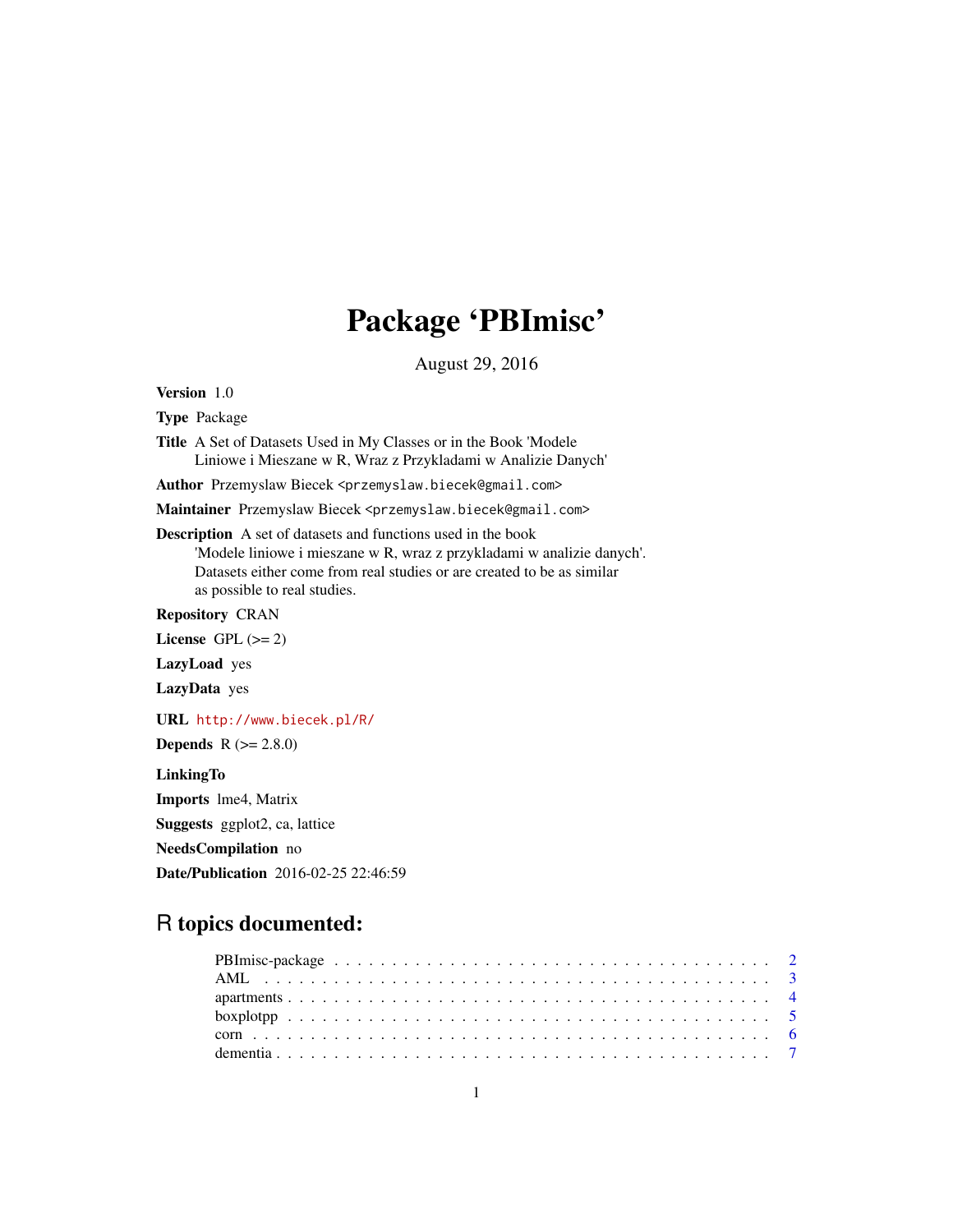# <span id="page-1-0"></span>2 PBImisc-package

|       |          | $-11$           |
|-------|----------|-----------------|
|       |          |                 |
|       |          |                 |
|       |          |                 |
|       |          |                 |
|       |          |                 |
|       |          |                 |
|       |          | $\overline{17}$ |
|       |          |                 |
|       |          |                 |
|       | milkgene | 20              |
|       |          | 21              |
|       |          |                 |
|       |          | 23              |
|       |          |                 |
|       |          |                 |
|       |          |                 |
|       |          |                 |
| Index |          | 27              |

PBImisc-package *Set of supplementary datasets and functions*

# Description

A set of datasets and functions used in the book "Modele liniowe i mieszane w R, wraz z przykladami w analizie danych"

# Details

| Package: | PBImisc    |
|----------|------------|
| Type:    | Package    |
| Version: | 1.0        |
| Date:    | 2016-02-15 |
| License: | $GPI - 2$  |
|          |            |

# General Description

A set of datasets some of them are my original ones, some are taken from other packages of literature.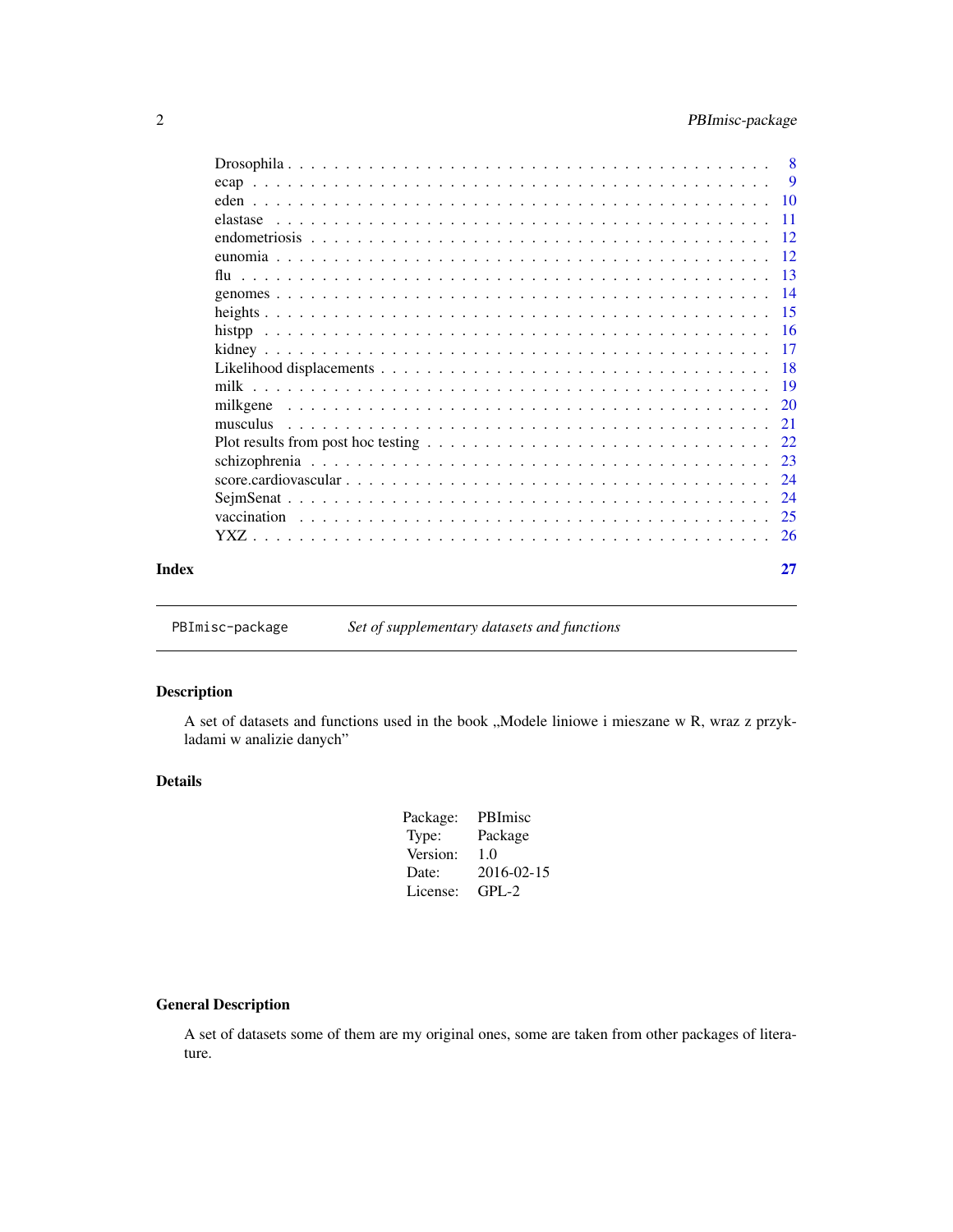#### <span id="page-2-0"></span> $\Delta M L$  3

# Author(s)

Przemyslaw Biecek

Maintainer: You should complain to Przemyslaw Biecek <przemyslaw.biecek@gmail.com>

#### References

Przemyslaw Biecek "Modele liniowe i mieszane w R, wraz z przykladami w analizie danych" 2013, Wydawnictwo PWN

# Examples

```
# here you will find some examples
#
```
AML *Acute myeloid leukemia AML study*

#### Description

This dataset bases on blood samples for patients with Acute myeloid leukemia.

#### Usage

data(AML)

# Format

data.frame with 66 obs. and 5 variables

Mutation Factor w/ 4 levels CBFbeta, FLT3, None, Other

CD14.control CD14 level in the control group

CD14.D3 CD14 level after D3 treatment

CD14.1906 CD14 level after D3 homolog 1906 treatment

CD14.2191 CD14 level after D3 homolog 2191 treatment

# Details

Mutation - mutated gene that causes leucemia, one of following CBFbeta, FLT3, None, Other CD14.control, CD14.D3, CD14.1906, CD14.2191 - effects in vitamin D3 or its homologues

# Source

Artificial dataset generated to be consistent with Ewa M. study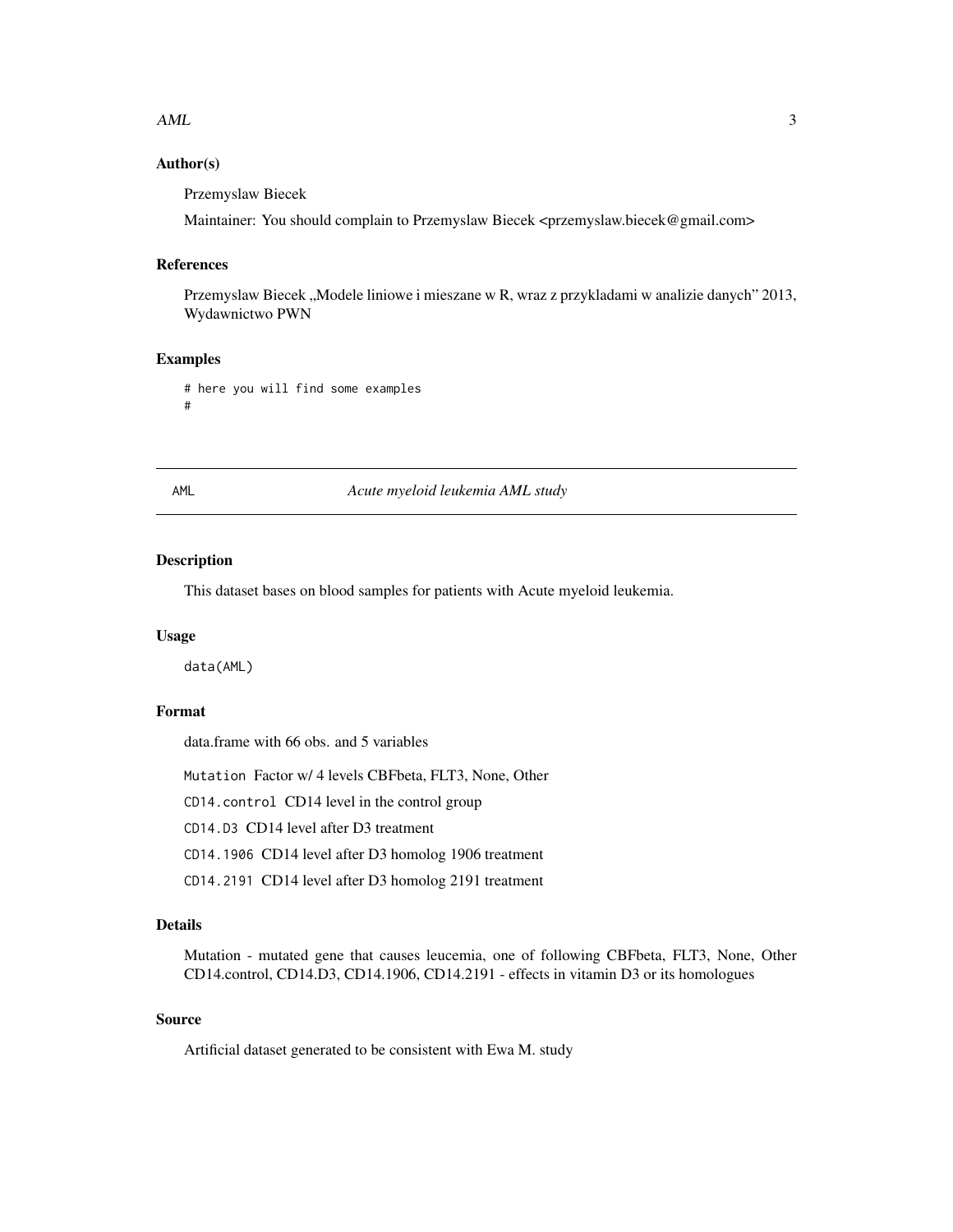#### Examples

```
library(lattice)
data(AML)
AML2 = reshape(AML, direction="long", varying=colnames(AML)[2:5])
bwplot(CD14~time|Mutation, AML2)
interaction.plot(AML2$time,AML2$Mutation, AML2$CD14)
```
apartments *Apartment prices in Warsaw in years 2007-2009*

## Description

Dataset downloaded from website http://www.oferty.net/. Dataset contains offer and transictional prices for apartments sold in in Warsaw in years 2007-2009.

#### Usage

data(apartments)

# Format

data.frame with 973 obs. and 16 variables

year data year of the transaction

month data month of the transaction

surface apartment area in m2

city city (all transactions are from Warsaw)

district district in which the apartment is located, factor with 28 levels

street steet in which the apartment is located

n.rooms number of rooms

floor floor

construction.date the construction year

type ownership rights

offer.price price in the offer

transaction.price declared price in the transaction

m2.price price per m2

condition apartment condition, factor with 5 levels

lat, lon latitude and longitude coordinates for district center

# Details

This and other related dataset you may find here http://www.oferty.net/.

<span id="page-3-0"></span>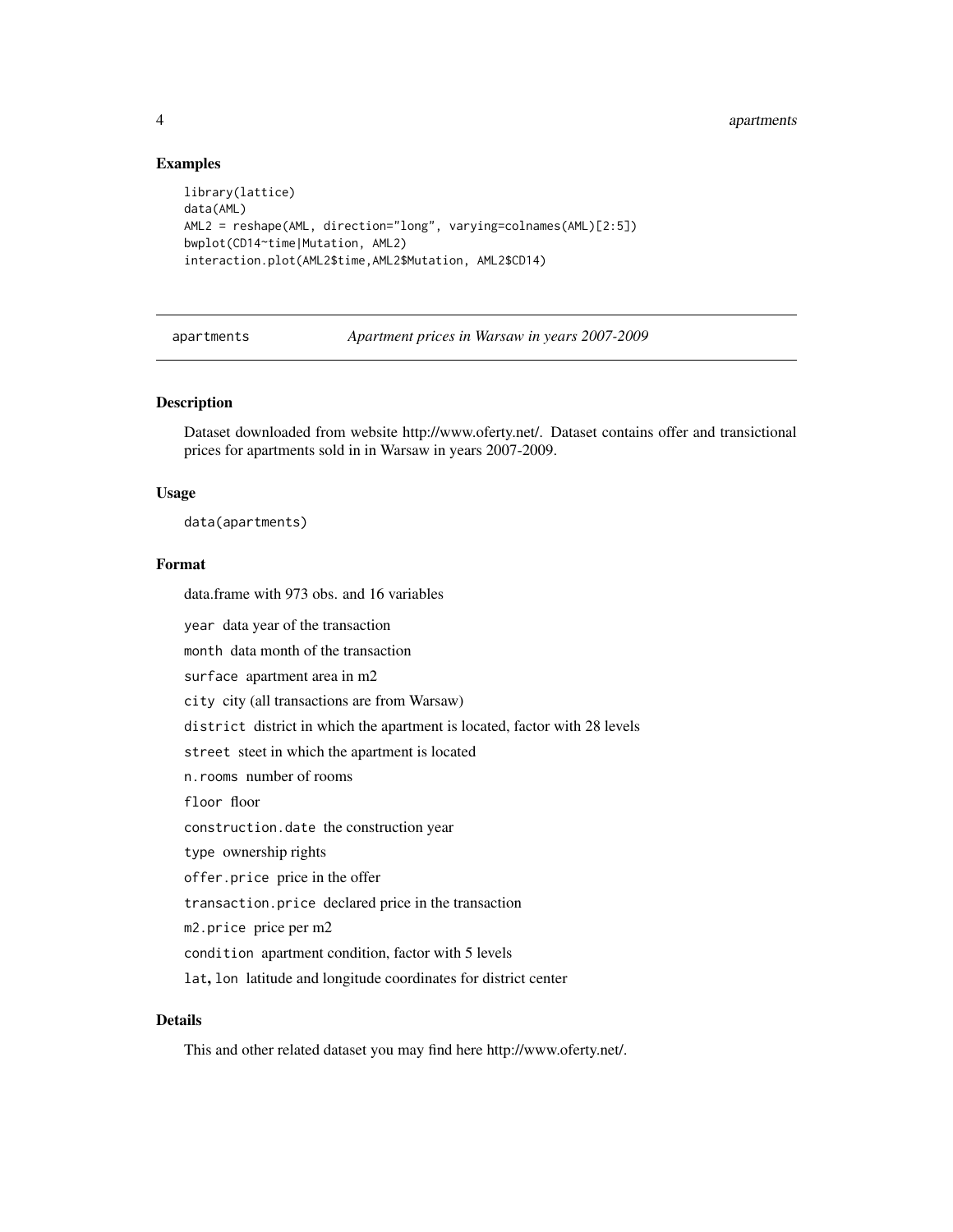#### <span id="page-4-0"></span>boxplotpp 55 to 55 to 55 to 55 to 55 to 55 to 55 to 55 to 55 to 55 to 55 to 55 to 55 to 55 to 55 to 55 to 55 to 55 to 55 to 55 to 55 to 55 to 55 to 55 to 55 to 55 to 55 to 55 to 55 to 55 to 55 to 55 to 55 to 55 to 55 to 55

# Source

website http://www.oferty.net/

#### Examples

```
data(apartments)
library(lattice)
xyplot(m2.price~construction.date|district, apartments, type=c("g","p"))
#
# apartments2 = na.omit(apartments[,c(13,1,3,5,7,8,9,10,14,15,16)])
# wsp = (bincombinations(10)=1)[-1, ]# params = matrix(0, nrow(wsp), 3)
# for (i in 1:nrow(wsp)) {
# model = lm(m2.price~., data=apartments2[,c(TRUE,wsp[i,])])
# params[i,1] = AIC(model, k=log(nrow(apartments2)))
# params[i,2] = model$rank
# params[i,3] = summary(model)$adj.r.squared
# }
# plot(params[,2], params[,3], xlab="no. of regressors", ylab="adj R^2")
#
```
boxplotpp *boxplot plus plus*

#### Description

boxplotpp

#### Usage

```
boxplotpp(x, xname=seq(1:ncol(x)), utitle="", addLines=TRUE,
          color = ifelse(addLines, "white","lightgrey"), ...)
boxplotInTime(x, xname, additional=T, color = ifelse(additional,
     "white","lightgrey"), main="", ylim=range(unlist(x),na.rm=T), ...,
     points = dim(x)[2], at = 1:points)
```
# Arguments

| x          | <b>TODO</b> |
|------------|-------------|
| xname      | TODO        |
| utitle     | TODO        |
| addLines   | <b>TODO</b> |
| color      | <b>TODO</b> |
| additional | <b>TODO</b> |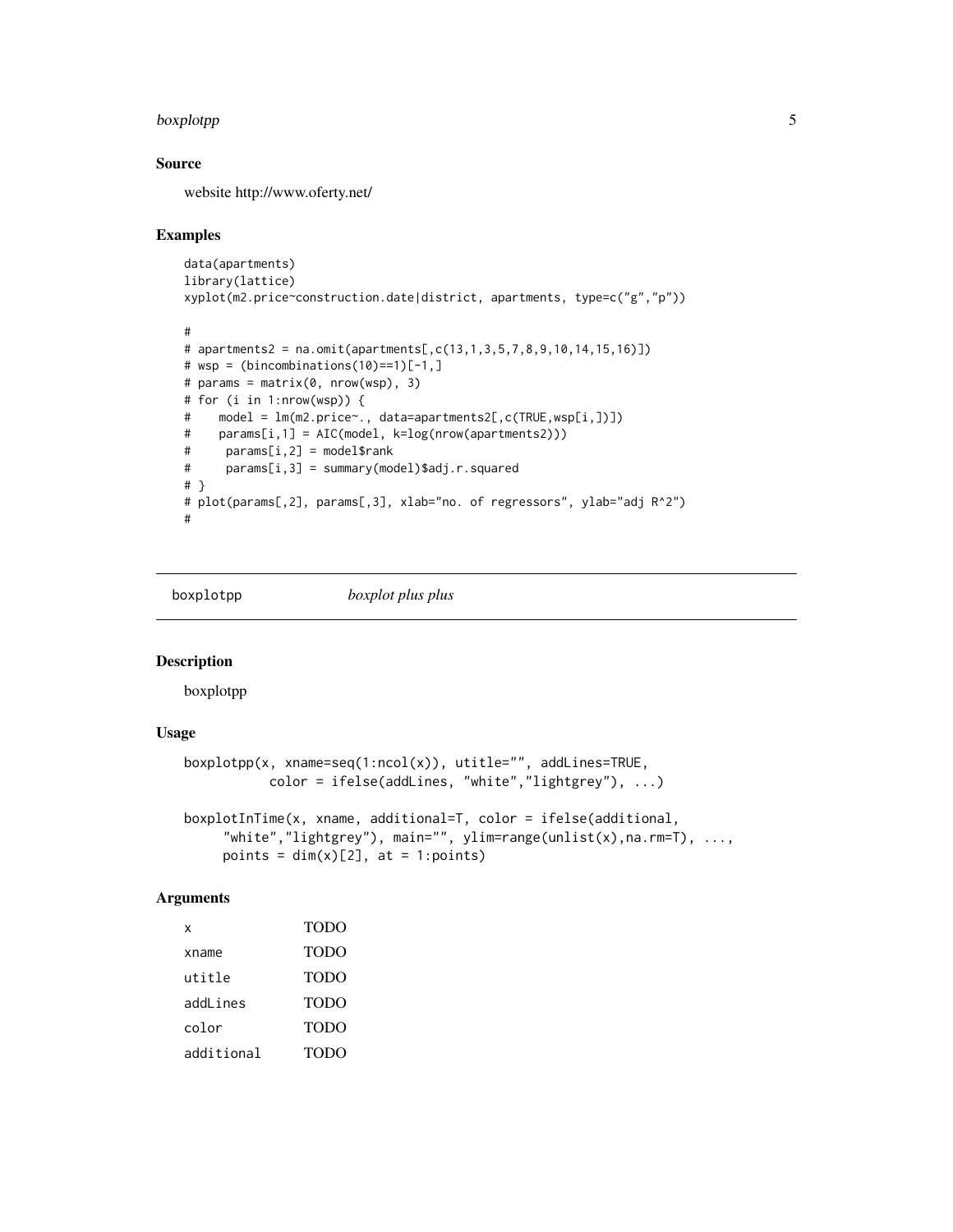<span id="page-5-0"></span>

| main   | TODO        |
|--------|-------------|
| points | <b>TODO</b> |
| at.    | <b>TODO</b> |
| vlim   | <b>TODO</b> |
|        | <b>TODO</b> |
|        |             |

# Details

TODO

# Value

TODO

#### Author(s)

Przemyslaw Biecek

# Examples

#TODO

corn *A datasets relatead to gene expression in corn*

#### Description

Dataset from the book "Modele liniowe i mieszane w R, wraz z przykladami w analizie danych".

#### Usage

data(corn)

# Format

data.frame with 5339 obs. and 36 variables

A dataset with expression of 5339 genes. Each column corresponds to a single experiment. Column name codes the setup of experiment. For example DH.C.1 is related to line DH in the condition C and it is a first technical replicate of this set of conditions.

Note that a noise injection was added to this data, in order to obtain the original dataset please contact with the package maintainer.

#### Details

Dataset from the book "Modele liniowe i mieszane w R, wraz z przykladami w analizie danych".

Used as an example of modeling of data from expression microarrays with the use of models with mixed effects.

6 community of the community of the community of the community of the community of the community of the community of the community of the community of the community of the community of the community of the community of the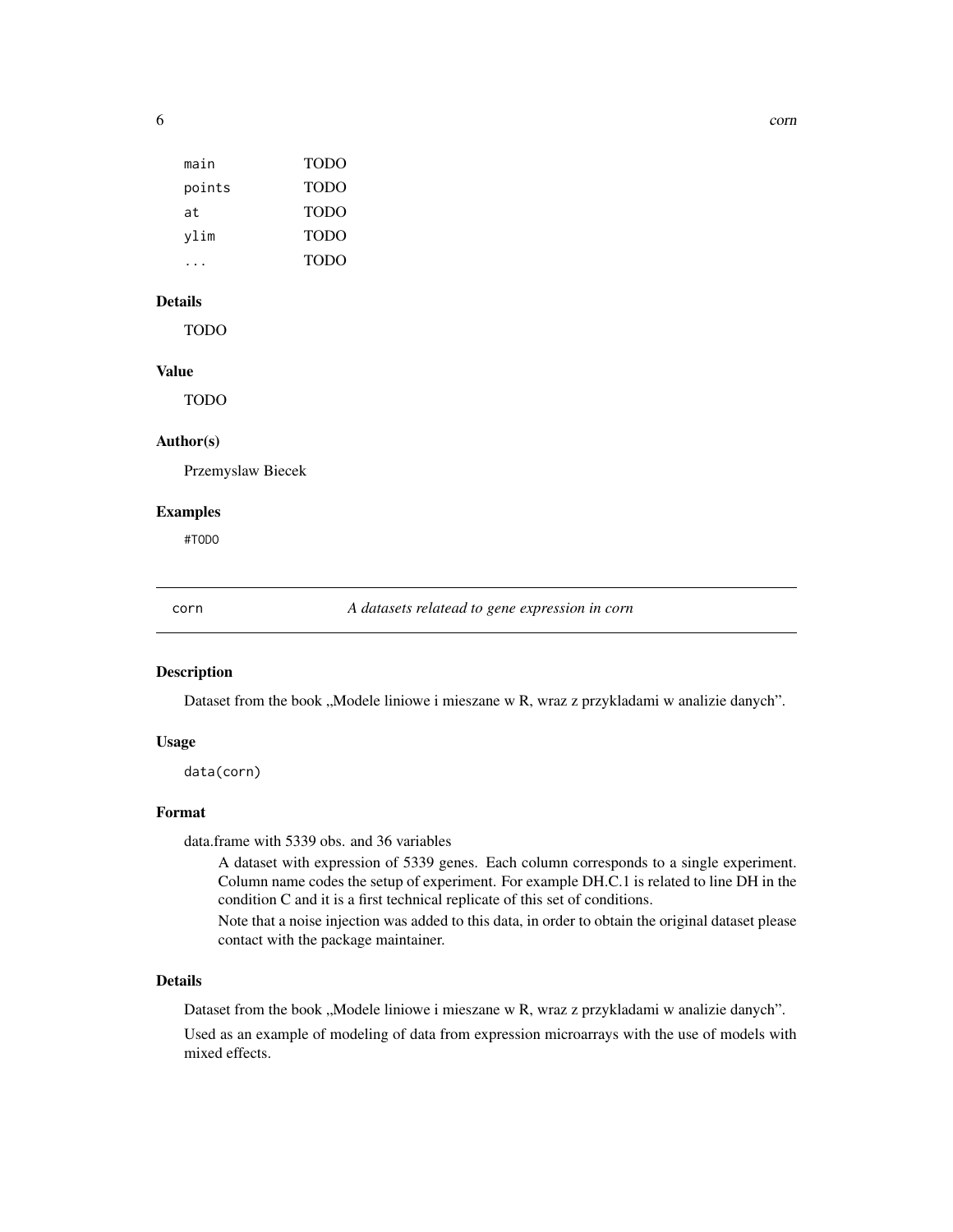#### <span id="page-6-0"></span>dementia and a contract of the contract of the contract of the contract of the contract of the contract of the contract of the contract of the contract of the contract of the contract of the contract of the contract of the

# Examples

## Not run:

```
require(lme4)
names <- colnames(corn)
X <- t(matrix(unlist(strsplit(names, ".", fixed=T)), 3, 36))
X \leftarrow data-frame(X)colnames(X) <- c("spec", "temp", "plant")
summary(X)
y \le -\text{corn}[4662, ]lmer(y~spec*temp + (1|plant:spec:temp), data=X)
## End(Not run)
```
#### dementia *A set of datasets relatead to dementia*

#### Description

Dataset from the book "Modele liniowe i mieszane w R, wraz z przykladami w analizie danych".

#### Usage

```
data(dementia)
```
#### Format

data.frame with 1000 obs. and 4 variables

demscore score of dementia

age age, a factor with two levels

sex sex, a factor with two levels

study a source of data, a factor with 10 levels

#### Details

Dataset from the book "Modele liniowe i mieszane w R, wraz z przykladami w analizie danych". Used as an example of mixed modeling in meta analysis.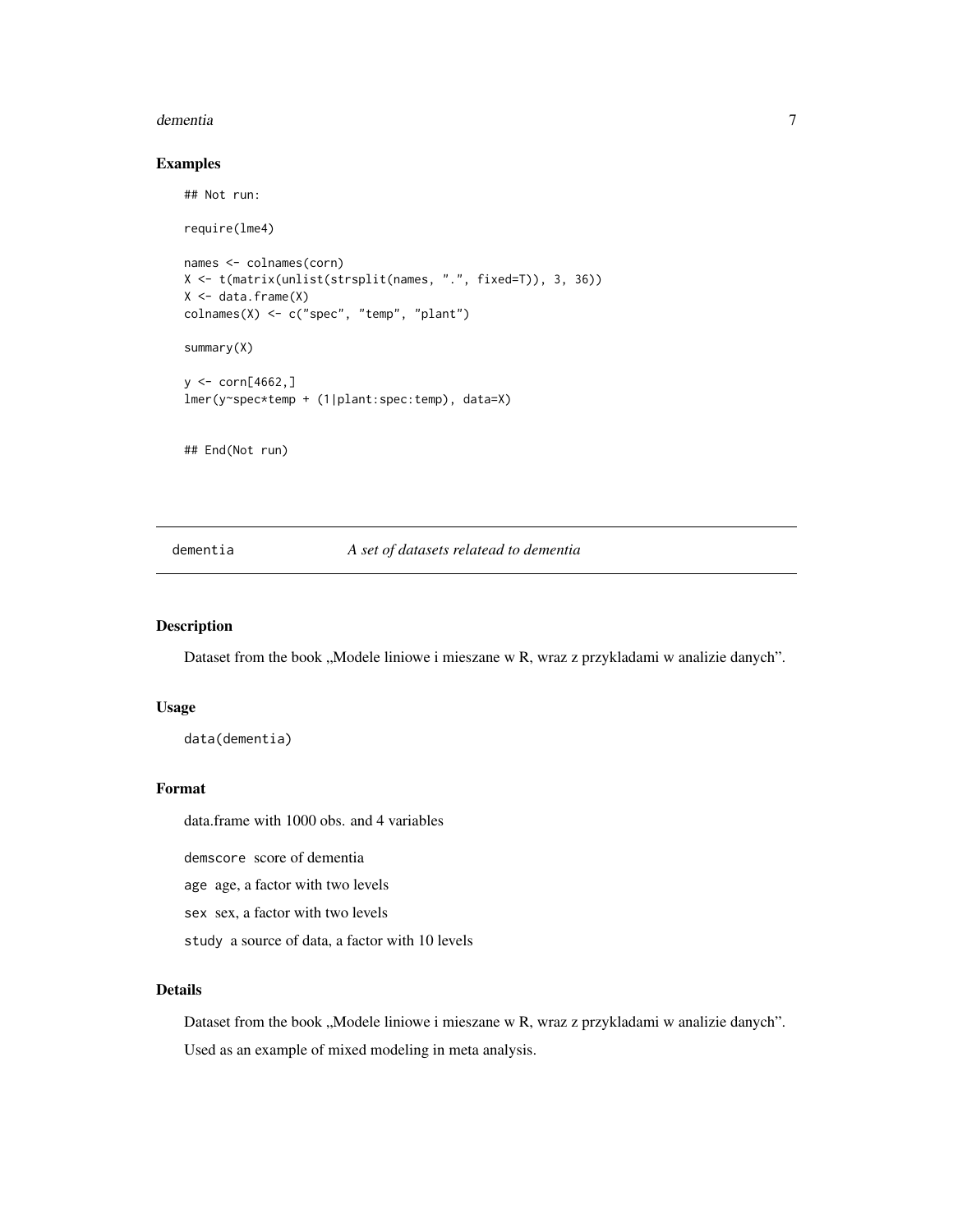#### <span id="page-7-0"></span>Examples

```
## Not run:
 require(lme4)
 modelFullI <- lmer(demscore~age*sex+(age*sex|study), data=dementia,
                   REML=FALSE)
 summary(modelFullI)
## End(Not run)
```
Drosophila *Drosophila datasets and QTL mapping study*

#### **Description**

Two datasets with genotypes and phenotypes for backcrossed Drosophilas.

#### Usage

```
data(Drosophila)
```
#### Format

Two datasets with genotypes and phenotypes for backcrossed Drosophilas.

The set of 41 markers describes genotypes while 5 variables describe phenotypes. See references for more details.

- bm A data.frame with 370 obs. and 46 variables, first 41 are genotypes of gene markers, last five describes genotypes
- bs A data.frame with 402 obs. and 46 variables, first 41 are genotypes of gene markers, last five describes genotypes
- chr Factor w/ 4 levels CBFbeta, FLT3, None, Other
- pos Markers position on chromosom in centimorgnas

#### Details

The phonotype pc1 is nicely described by genotype in both backcrossed datasets.

#### Source

Genetic Architecture of a Morphological Shape Difference Between Two Drosophila Species Zhao-Bang Zenga, Jianjun Liu, Lynn F. Stamb, Chen-Hung Kao, John M. Mercer, Cathy C. Laurie Genetics, Vol. 154, 299-310, January 2000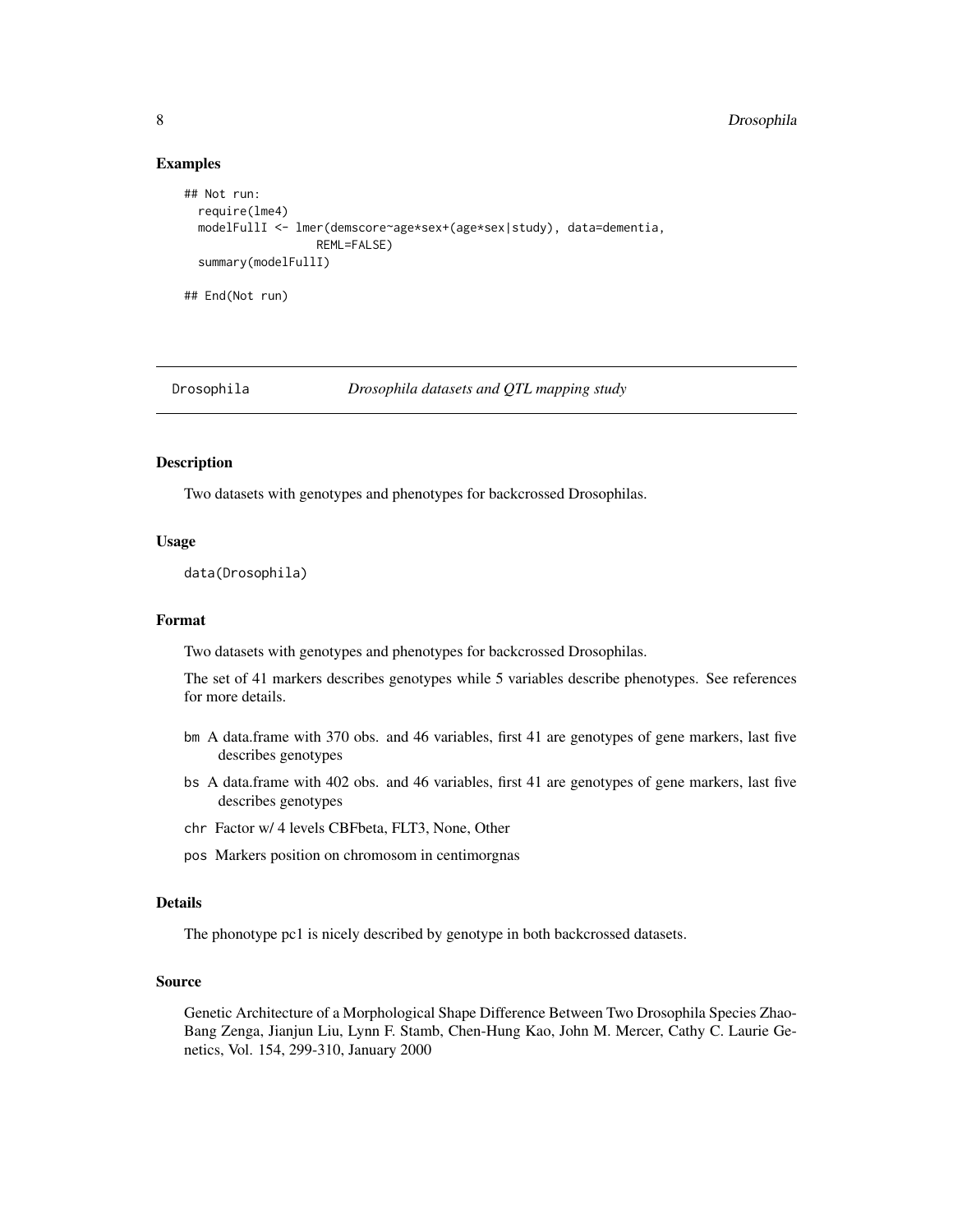<span id="page-8-0"></span>ecap 9 and 3 and 3 and 3 and 3 and 3 and 3 and 3 and 3 and 3 and 3 and 3 and 3 and 3 and 3 and 3 and 3 and 3 and 3 and 3 and 3 and 3 and 3 and 3 and 3 and 3 and 3 and 3 and 3 and 3 and 3 and 3 and 3 and 3 and 3 and 3 and 3

# Examples

```
data(Drosophila)
library(lattice)
# calculate log likelihoods
pval1 = numeric(41)for (i in 1:41) {
  y = Drosophila$bm$pc1
  x = factor(Drosophila$bm[,i])
  pval1[i] = logList(lm(y \sim x))}
# loglikelihood plot
xyplot(pval1~pos|chr, data=Drosophila, type=c("p","l"),
     pch=19, ylab="log likelihood")
```
#### ecap *Epidemiology of Allergic Disease in Poland*

#### Description

This dataset touch one particular aspect from ECAP dataset. The original dataset is much more richer.

#### Usage

data(ecap)

# Format

data.frame with 2102 obs. and 9 variables

city, district City and district, city is a factor with nine levels, the district effect is nested in the city effect

sex Sex

weight, height Weight and height

house.surface Surface of house in which the pearson live

PNIF Peak Nasal Inspiratory Flow

age Age of the pearson

allergenes Number of allergens

# Details

PNIF stands for Peak Nasal Inspiratory Flow

#### Source

Artificial dataset generated to be consistent with ECAP (Epidemiologia Chorob Alergicznych w Polsce) study http://www.ecap.pl/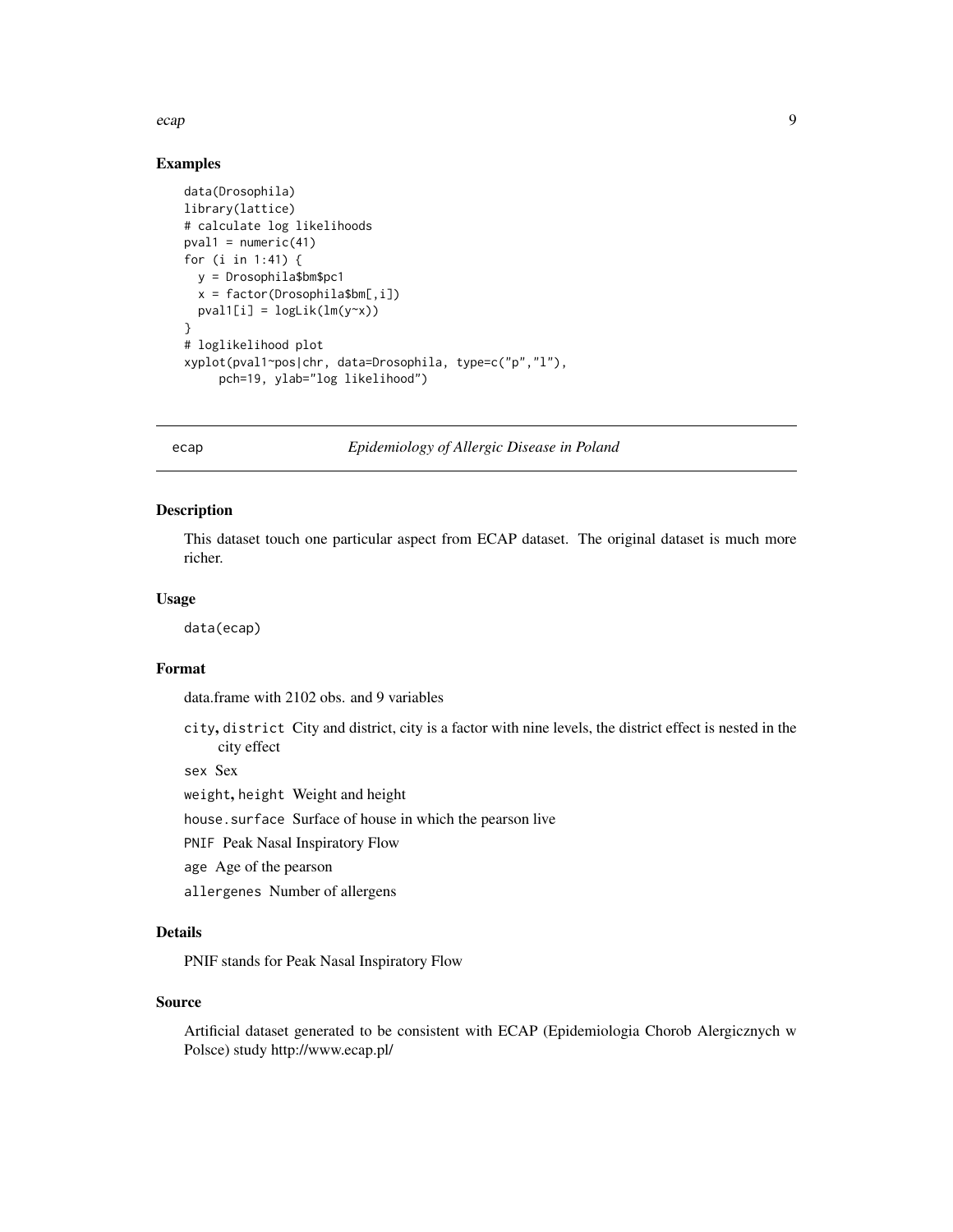#### Examples

```
data(ecap)
library(lattice)
xyplot(PNIF~age|city, data=ecap, type=c("p","g","smooth"))
```
#### eden *European day hospital evaluation*

#### Description

This dataset bases on origical study of European day hospital evaluation

Artificial dataset (subset from real dataset with some random modifications). Do not use it for derivation of real conclusions.

#### Usage

data(eden)

# Format

data.frame with 642 obs. and 12 variables

mdid Medical doctor id, there are 24 different MDs which examine patients

center City in which the examination takes place

BPRS.Maniac, BPRS.Negative, BPRS.Positive, BPRS.Depression BPRS stands for Brief Psychiatric Rating Scale, scores are averaged in four subscales

BPRS.Average Average from 24 questions

MANSA Scale which measures Quality of Life (Manchester Short Assessment of Quality of Life)

sex Sex

children Number of childs

years.of.education Number of years of education

day Hospitalization mode, day or stationary

# Details

This dataset touch one particular aspect from EDEN dataset. The original dataset is much more richer.

#### Source

Artificial dataset generated to be consistent with Joanna R. study.

Bases on European day hospital evaluation, http://www.edenstudy.com/

<span id="page-9-0"></span>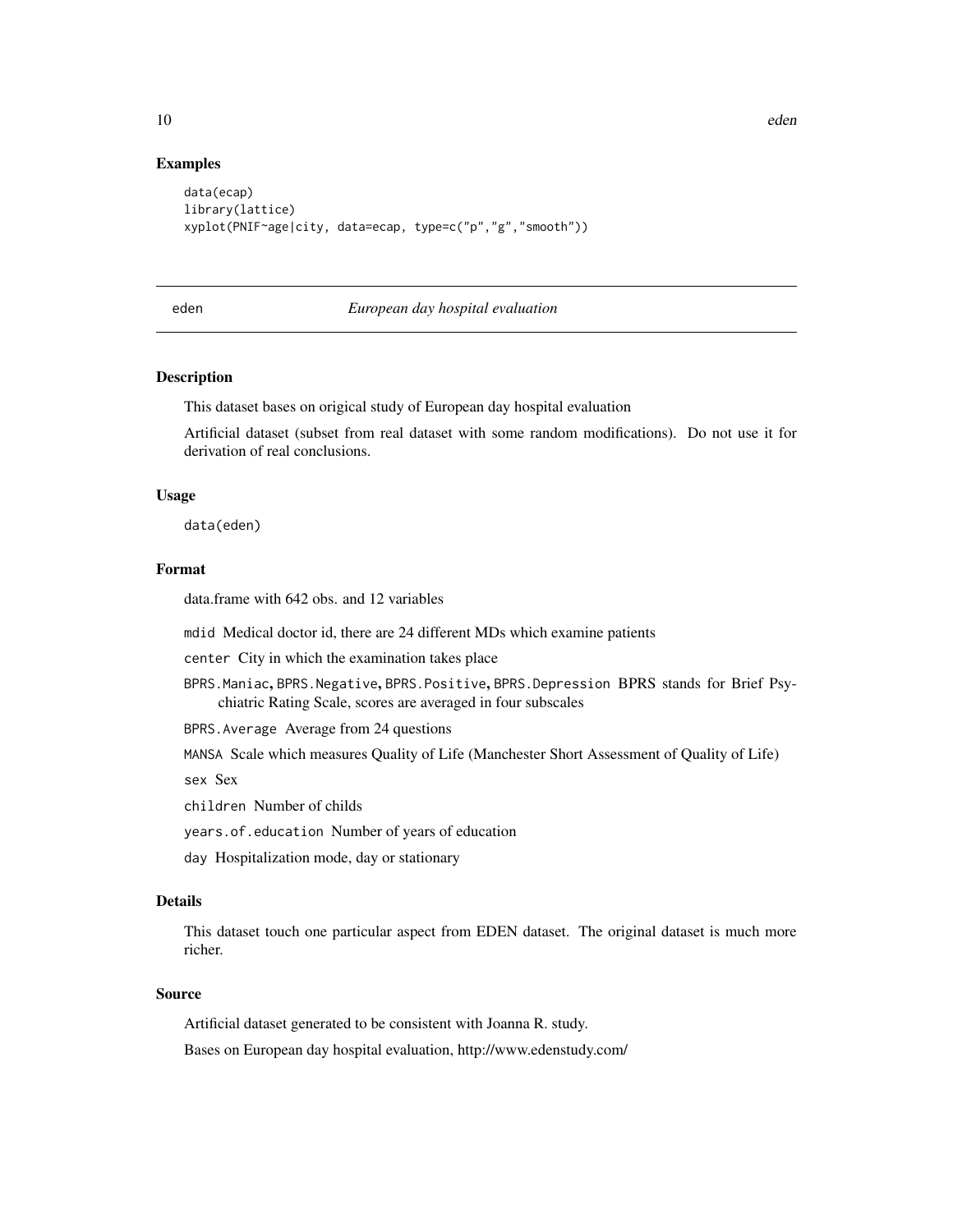#### <span id="page-10-0"></span>elastase and the set of the set of the set of the set of the set of the set of the set of the set of the set of the set of the set of the set of the set of the set of the set of the set of the set of the set of the set of

# Examples

```
data(eden)
library(lattice)
xyplot(BPRS.Average~MANSA|center, data=eden, type=c("p","g","smooth"))
```
elastase *Relation between graft function and elastase*

# Description

Relation between graft function and elastase from nephrology study.

#### Usage

data(elastase)

# Format

data.frame with 54 obs. and 5 variables

sex, age, weight Patient's sex, age and weight

elastase Elastase concentration

GFR Patient's GFR (glomerular filtration rate)

#### Details

Artificial dataset (real one with some random modifications). Do not use it for medical reasoning.

#### Source

Artificial dataset generated to be consistent with Malgorzata L. study

```
data(elastase)
library(lattice)
xyplot(GFR~elastase, data=elastase, type=c("p","r","g"))
```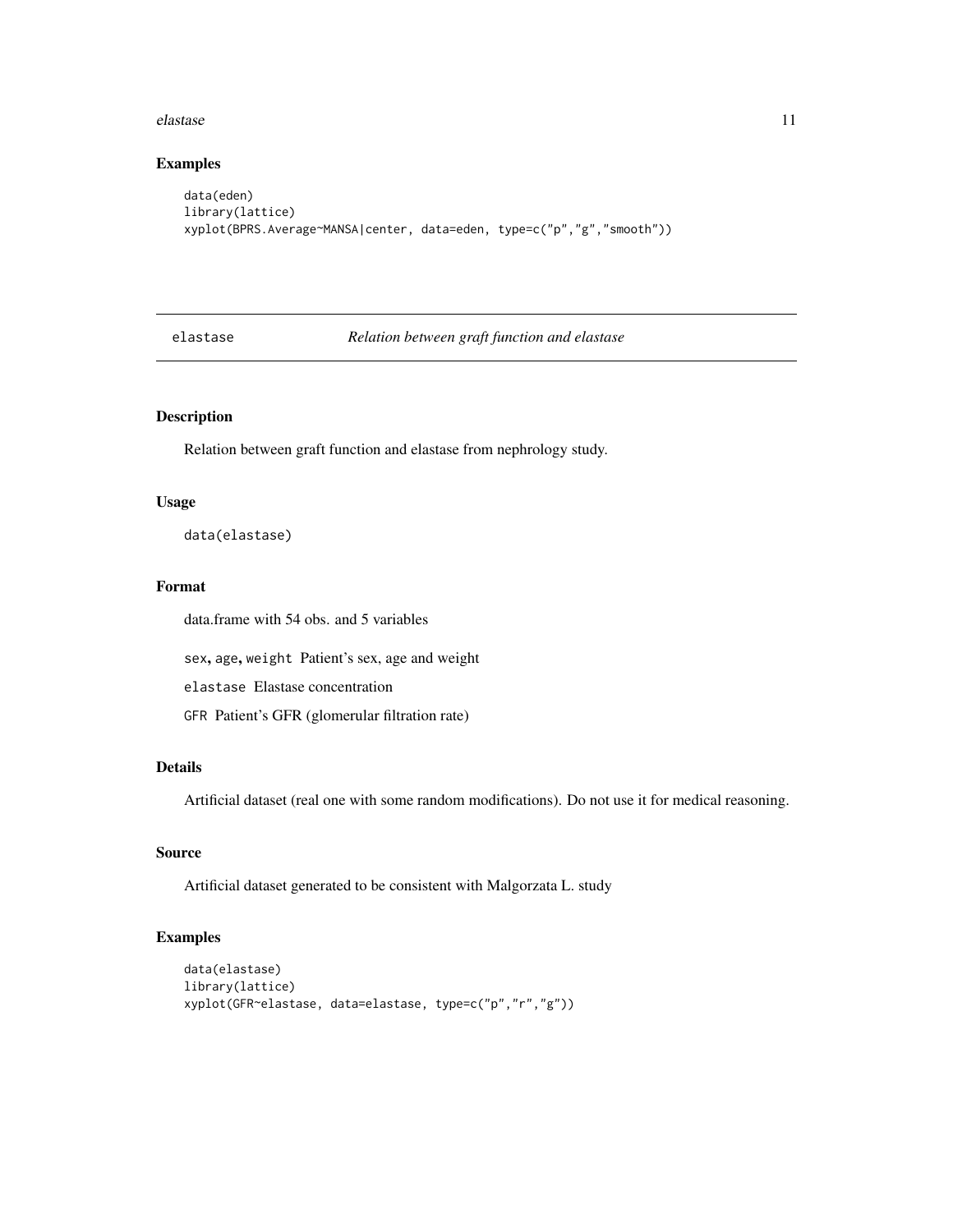<span id="page-11-0"></span>

#### Description

How the endometriosis affects concetration of alpha and beta factors in the blood.

#### Usage

data(endometriosis)

# Format

data.frame with 165 obs. and 4 variables

disease disease, blood samples were taken from women with endometriosis of from healthy ones phase phase in the menstrual cycle as the examination day (proliferative or secretory) alpha.factor, beta.factor concentration of alpha and beta factors in blood

# Details

Dataset used as example of ANCOVA

#### Source

Artificial dataset generated to be consistent with Ula S. study

# Examples

```
data(endometriosis)
library(lattice)
xyplot(log(alpha.factor)~log(beta.factor)|disease*phase,
            data=endometriosis, type=c("p", "r"))
summary(aov(alpha.factor~beta.factor*disease*phase, data=endometriosis))
```
eunomia *European Evaluation of Coercion in Psychiatry and Harmonisation of Best Clinical Practise*

# Description

This dataset touch one particular aspect from EUNOMIA dataset. The original dataset is much more richer.

#### Usage

data(eunomia)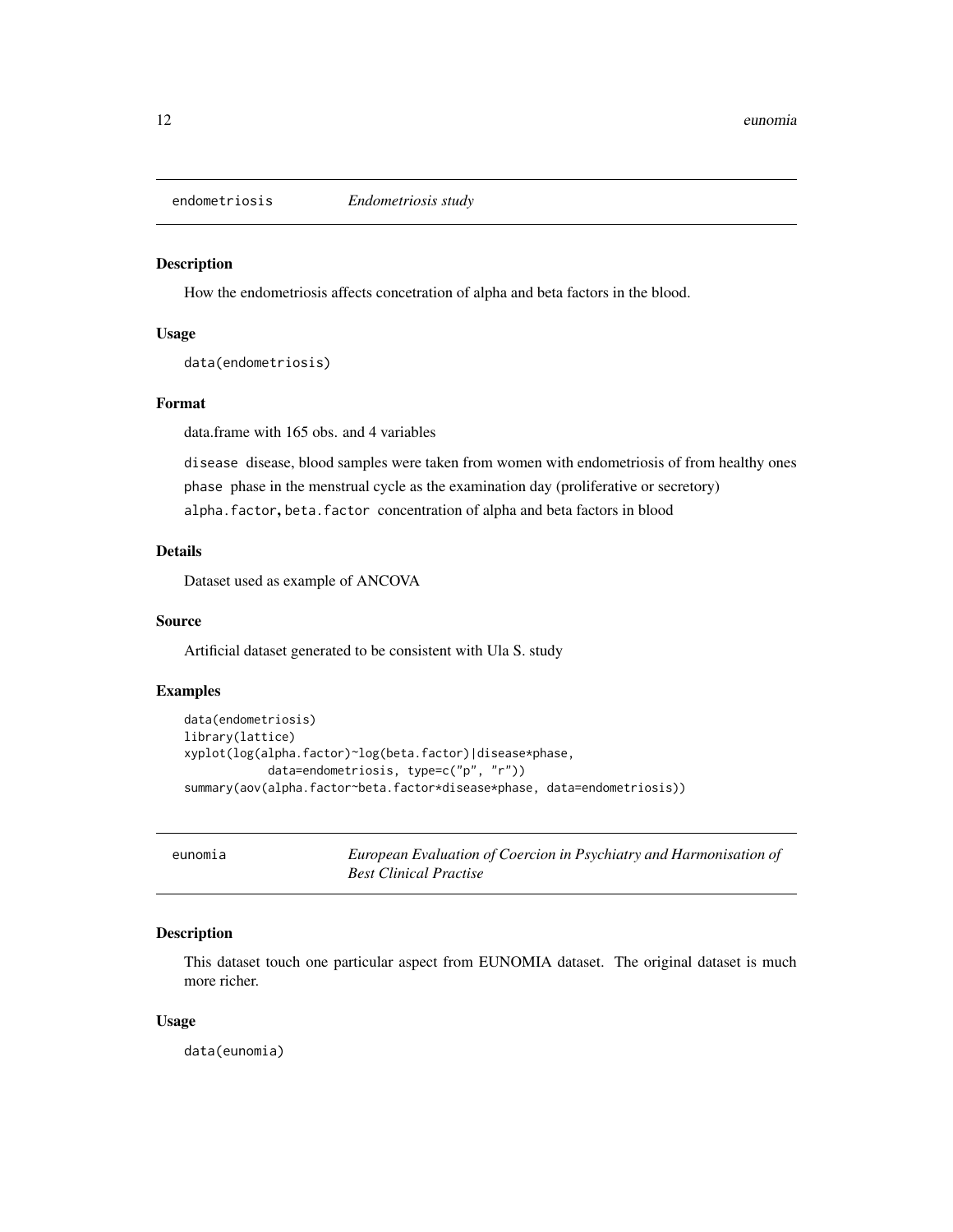# <span id="page-12-0"></span>Format

data.frame with 2008 obs. and 15 variables

- CENTRE13 Center in which the patient is hospitalized, factor with 13 levels
- SUBJECT Patients ID
- GENDER, AGE, NUM.HOSP Gender, age and number of hospitalizations of given patient
- CAT.T1, CAT.T2, CAT.T3 Clients Scale for Assessment of Treatment, short assessment, which measures the impact of COPD on a patients life, measured in times: T1, T2 and T3
- BPRS.T1, BPRS.T2, BPRS.T3 Average score for Brief Psychiatric Rating Scale, measured in times: T1, T2 and T3
- MANSA.T1, MANSA.T2, MANSA.T3 Scale which measures Quality of Life (Manchester Short Assessment of Quality of Life), measured in times: T1, T2 and T3
- ICD10 International Statistical Classification of Diseases and Related Health Problems 10th Revision (ICD-10)

#### Details

Artificial dataset generated to be consistent with Eunomia study (European Evaluation of Coercion in Psychiatry and Harmonisation of Best Clinical Practise)

#### Source

Artificial dataset generated to be consistent with Joanna R. study.

Eunomia dataset, http://www.eunomia-study.net/

#### Examples

```
data(eunomia)
library(lattice)
bwplot(CENTRE13~BPRS.T1, data=eunomia)
xyplot(BPRS.T1~MANSA.T1|CENTRE13, data=eunomia, type=c("p","g","smooth"))
```
flu *Numbers of flu occurences in the 10 years period in the Poland.*

#### Description

Data from National Institute of Hygiene reports. Each row correspond to one record from NIH institute.

#### Usage

data(flu)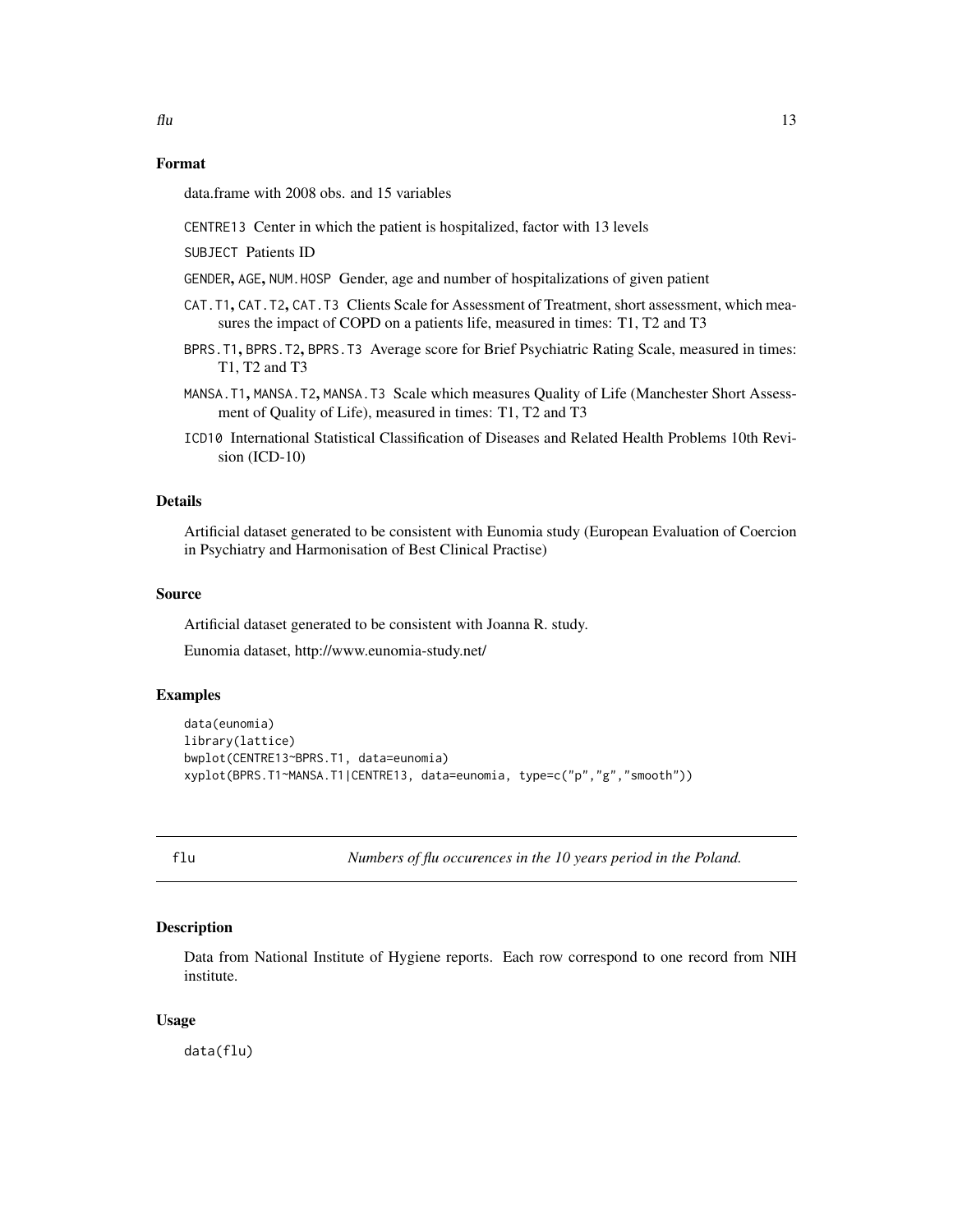#### Format

data.frame with 6384 obs. and 11 variables

region Region for which given report was taken. A factor with 16 levels

inception.no Number of flu occurences in given region for given report period (one or two weeks)

inception.no Number of flu occurences in given region for given report period (one or two weeks)

inception.rate Number of flu occurences normalized to 100k people

inception.no.0-14, inception.no.15+, inception.rate.0-14, inception.rate.15+ Absolute and normalized numbers of flu occurences calculated for age group 0-14 or 15+

date Date of given report

date.id Report id, there is 38 reports per year

latitude, longitude Geographical coordinates for region

# Details

Dataset used during the third edition of WZUR conference, see http://www.biecek.pl/WZUR3/wzurDane.html for more information.

#### Source

Reports from National Institute of Public Health - National Institute of Hygiene, see: http://www.pzh.gov.pl More information: http://www.biecek.pl/WZUR3/wzurDane.html

#### Examples

```
data(flu)
library(ggplot2)
subflu = flu[flu$region=="Mazowieckie", ]
# linear scale
qplot(date, inception.rate,data=subflu, geom="line")+scale_y_sqrt() +theme_bw()
# polar coordinates
qplot(1 + date.id*12/38, inception.rate,data=subflu, geom="path", xlab="month")+
        scale_y_sqrt()+geom_smooth(span=0.1,se=FALSE, size=2,col="red") +
        coord_polar() +theme_bw()
```
genomes *724 bacterial genomes data*

# **Description**

Few parameters gathered for 724 bacterial species.

#### Usage

data(genomes)

<span id="page-13-0"></span>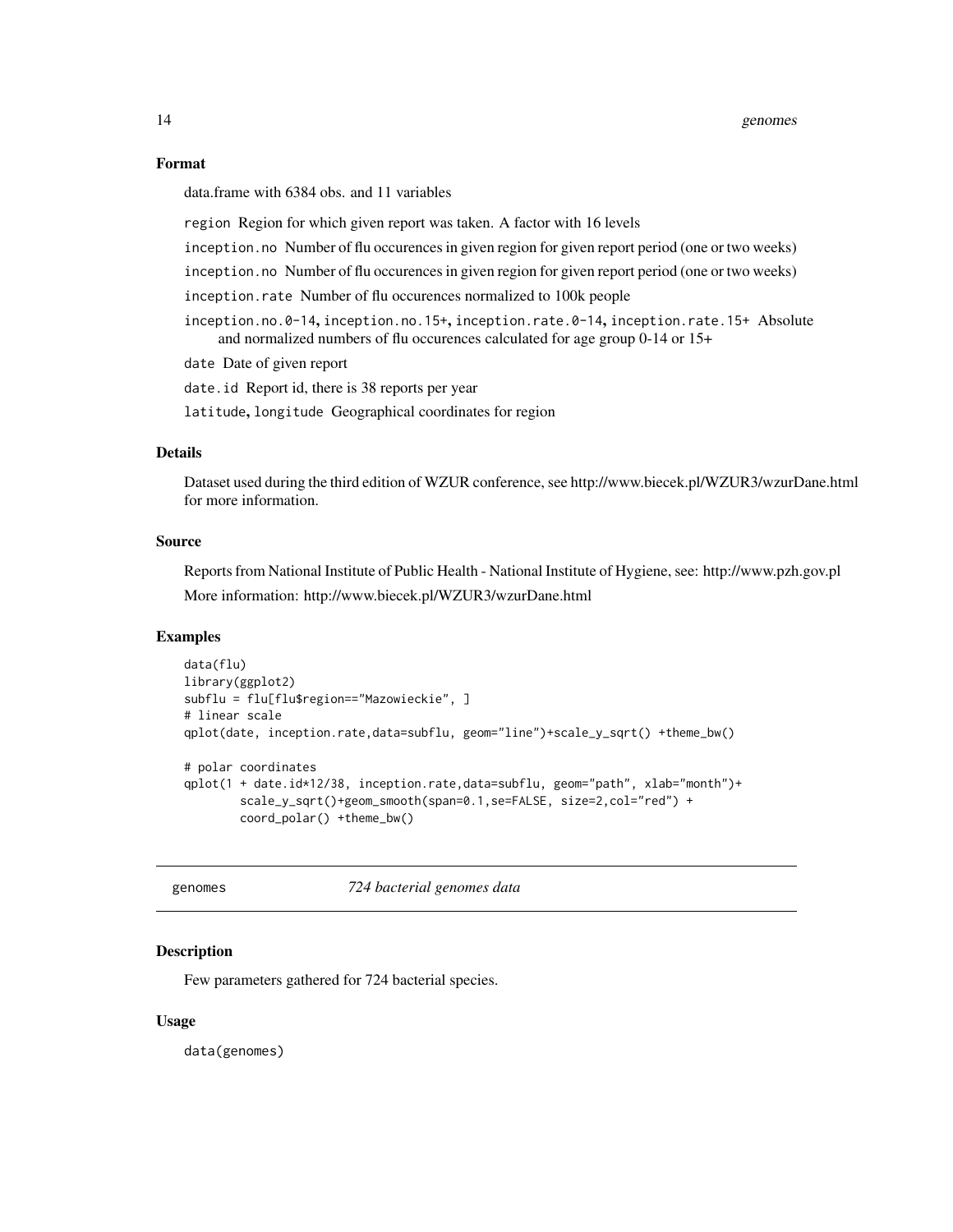#### <span id="page-14-0"></span>heights and the set of the set of the set of the set of the set of the set of the set of the set of the set of the set of the set of the set of the set of the set of the set of the set of the set of the set of the set of t

# Format

data.frame with 724 obs. and 7 variables

organism Organism name, unique value for every row

group Group, a factor with 22 levels

size Genome size in Mbp

CG GC content for genome sequence

habitat, temp.group, temperature Where does this bacteria live?

# Details

This dataset is prepared by Pawel M., data are taken from NCBI repository. See http://www.ncbi.nlm.nih.gov/ for more details

# Source

Pawel M. study

# Examples

```
data(genomes)
library(ggplot2)
# is this relation linear ?
qplot(size,GC, data=genomes) + theme_bw()
# or linear in log scales?
qplot(size,GC, data=genomes, log="xy") + theme_bw()
```
heights *Husband and Wife heights*

#### Description

A dataset from "A modern approach to regression with R". Simon J. Sheather 2009 . Paired heights for husbands and wifes.

#### Usage

data(heights)

# Format

data.frame with 96 obs. and 2 variables

Husband, Wife Height of husband and wife.

# Details

The dataset from "A modern approach to regression with R". Simon J. Sheather 2009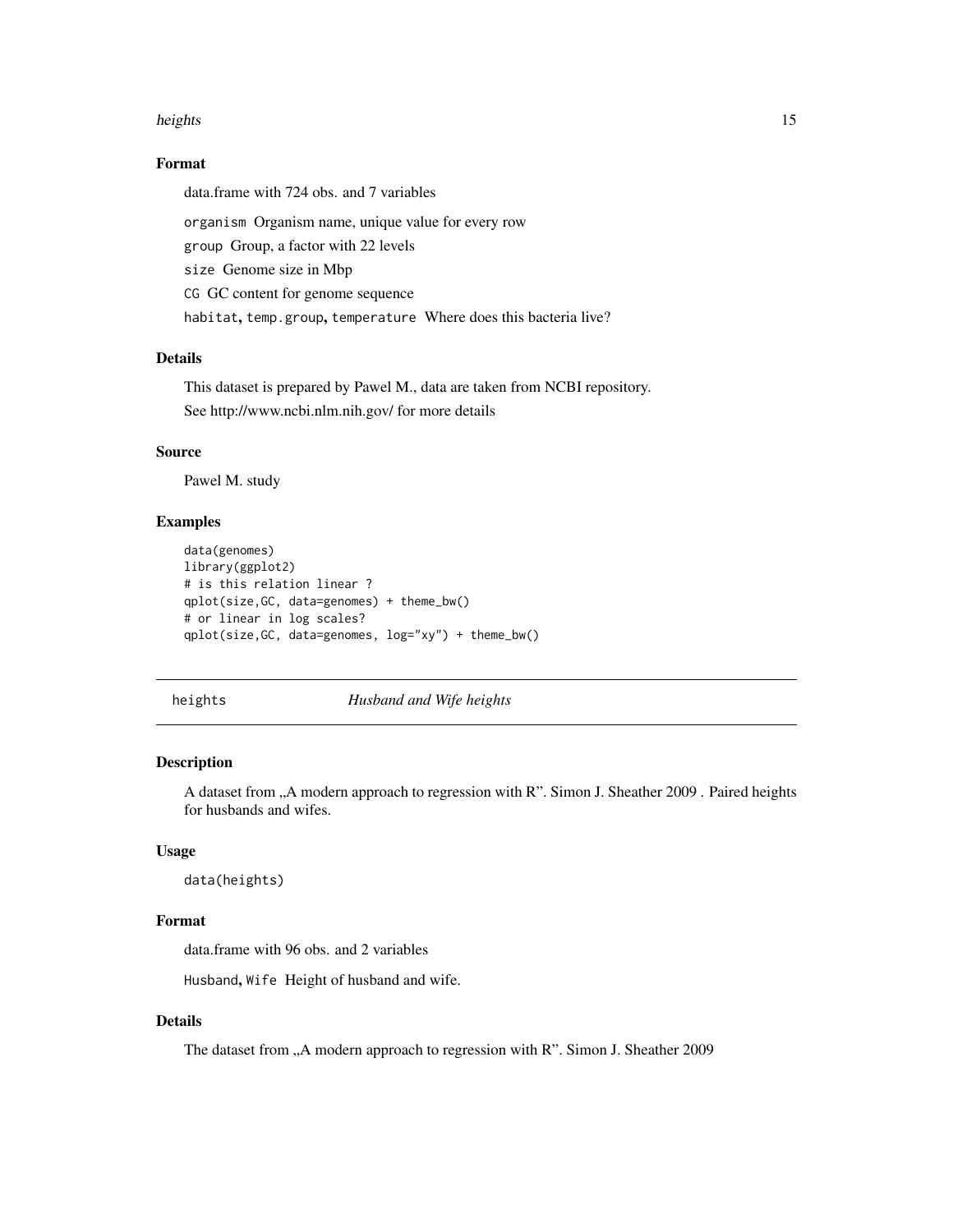<span id="page-15-0"></span>16 history and the contract of the contract of the contract of the contract of the contract of the contract of the contract of the contract of the contract of the contract of the contract of the contract of the contract of

# Source

A modern approach to regression with R. Simon J. Sheather 2009

# Examples

```
data(heights)
plot(Husband~Wife, data=heights, pch=19)
abline(lm(Husband~Wife, data=heights), col="red")
abline(lm(Husband~Wife-1, data=heights), col="blue")
```
histpp *hist plus plus*

# Description

histpp

# Usage

histpp(x, xname="", utitle="")

# Arguments

| x      | <b>TODO</b> |
|--------|-------------|
| xname  | <b>TODO</b> |
| utitle | <b>TODO</b> |

# Details

TODO

# Value

TODO

# Author(s)

Przemyslaw Biecek

# References

TODO

#### Examples

# TODO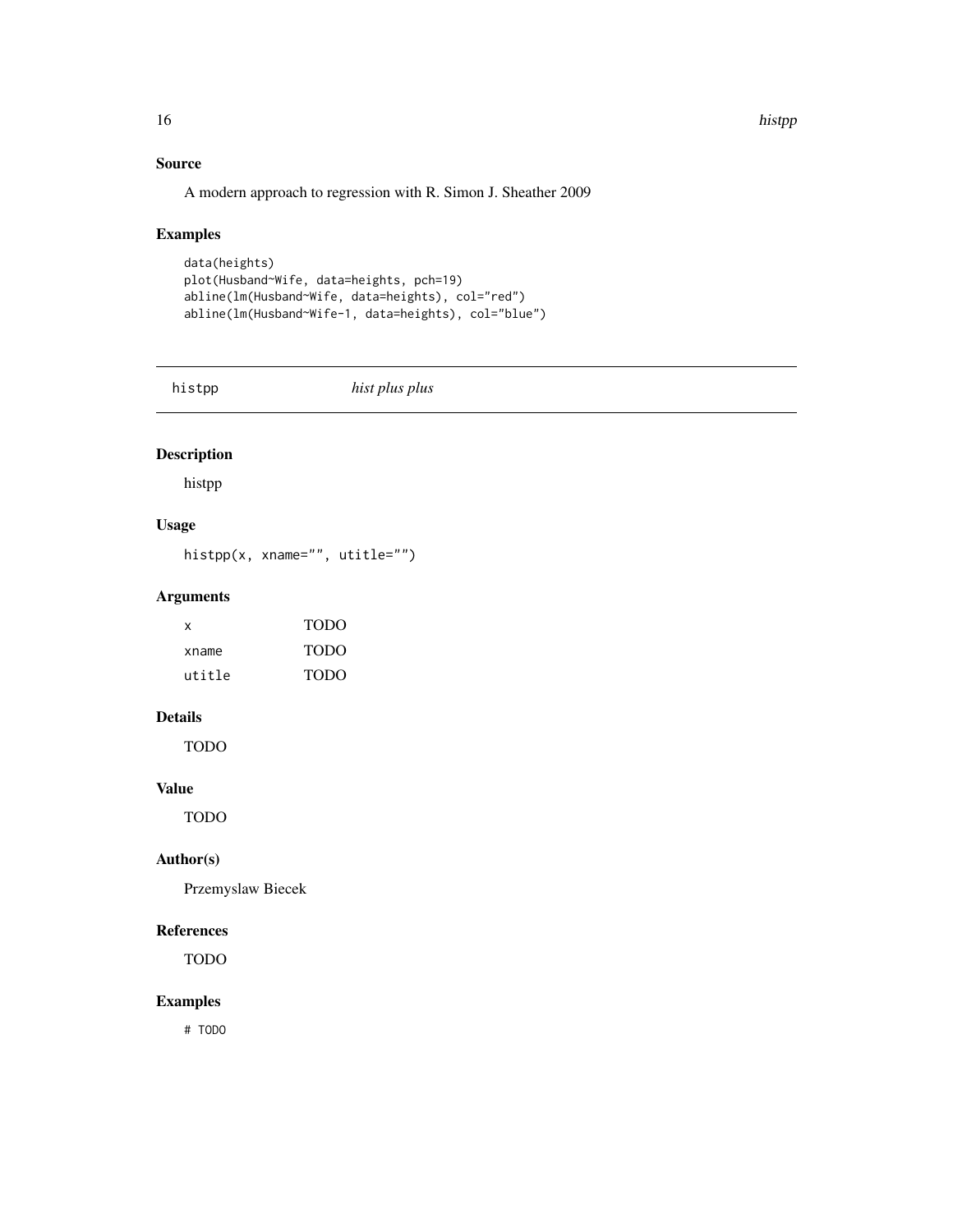<span id="page-16-0"></span>

#### Description

Artificial dataset (subset from real dataset with some random modifications)

#### Usage

data(kidney)

#### Format

data.frame with 334 obs. and 16 variables

recipient.age, donor.age Age od donor and recipient

CIT Cold ischemia time

discrepancy.AB, discrepancy.DR discrepancies in AB and DR antibodies

therapy scheme of immunosuppression

diabetes diabetes

bpl.drugs number of drugs for blood pressure lowering

MDRD7, MDRD30, MDRD3, MDRD6, MDRD12, MDRD24, MDRD36, MDRD60 MDRD (Modification of Diet in Renal Disease) as a estiamtor of glomerular filtration rate (GFR) from serum creatinine, measured 7, 30 days and 3, 6, 12, 24, 36 and 60 months after kidney transplantation

## Details

Example of longitudinal study, note that graft for all patients survives 5 years after kidney transplantation.

#### Source

Artificial dataset generated to be consistent with Maria M. study

```
data(kidney)
boxplotInTime(kidney[,9:16], colnames(kidney[,9:16]), additional=TRUE)
```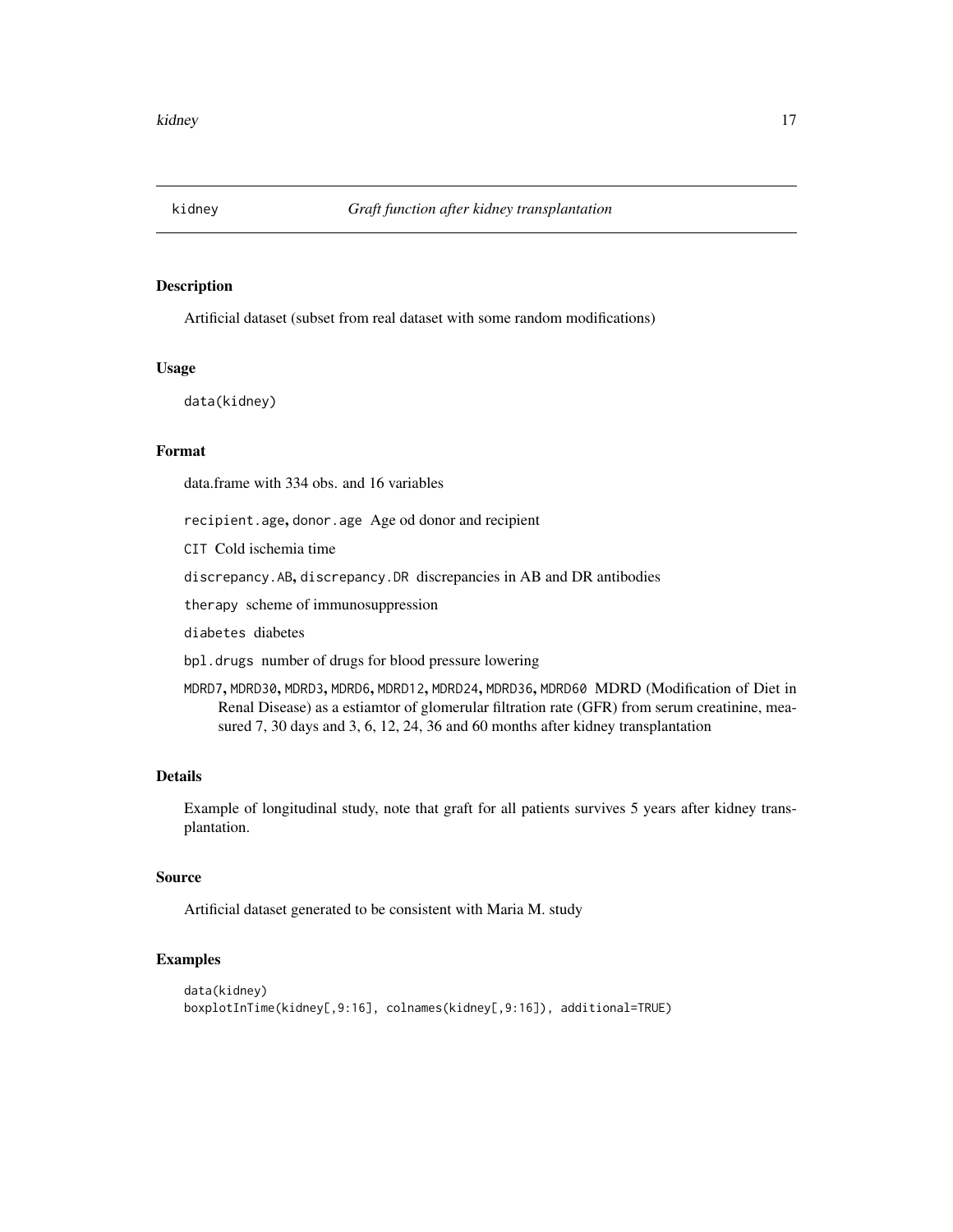```
Likelihood displacements
```
*Log-likelihood displacements for single observation and single grouping variable*

#### Description

Functions for log-likelihood displacements for each observation or each level of given factor

#### Usage

```
recalculateLogLik(model, fixef = fixef(model), vcor = VarCorr(model))
groupDisp(formula, data, var)
obsDisp(formula, data, inds=1:nrow(data))
```
# Arguments

| model       | a mixed model of the class mer,                                                                                                     |
|-------------|-------------------------------------------------------------------------------------------------------------------------------------|
| fixef, vcor | model parameters log-likelihood evaluation, if not provided then the estimates<br>extracted from the 'model' parameter will be used |
| formula     | a model formula that will be passes to the nime function                                                                            |
| data        | a data frame                                                                                                                        |
| var         | a name of grouping variable (factor) for which the group log-likelihood dis-<br>placement will be performed                         |
| inds        | indexes of observations for which observation log-likelihood displacement will<br>be performed                                      |

#### Details

Likelihood displacement is defined as a difference of likelihoods calculated on full dataset for two models with different sets of parameters. The first model is a model with ML estimates obtained for full dataset, while the second model is a model with ML estimates obtained on dataset without a selected observation or group of observations.

Likelihood displacements are used in model diagnostic.

Note that these functions reestimate coefficients in a set of model may be a time consuming.

The function recalculateLogLik() calculated a log-likelihood for model defined by the object model and model parameters defined in following function arguments.

The functions groupDisp() and obsDisp() calculates how the log-likelihood will decrees if selected groups or selected observations will not be used for parameter estimates. Note that log-likelihood is calculated on full dataset.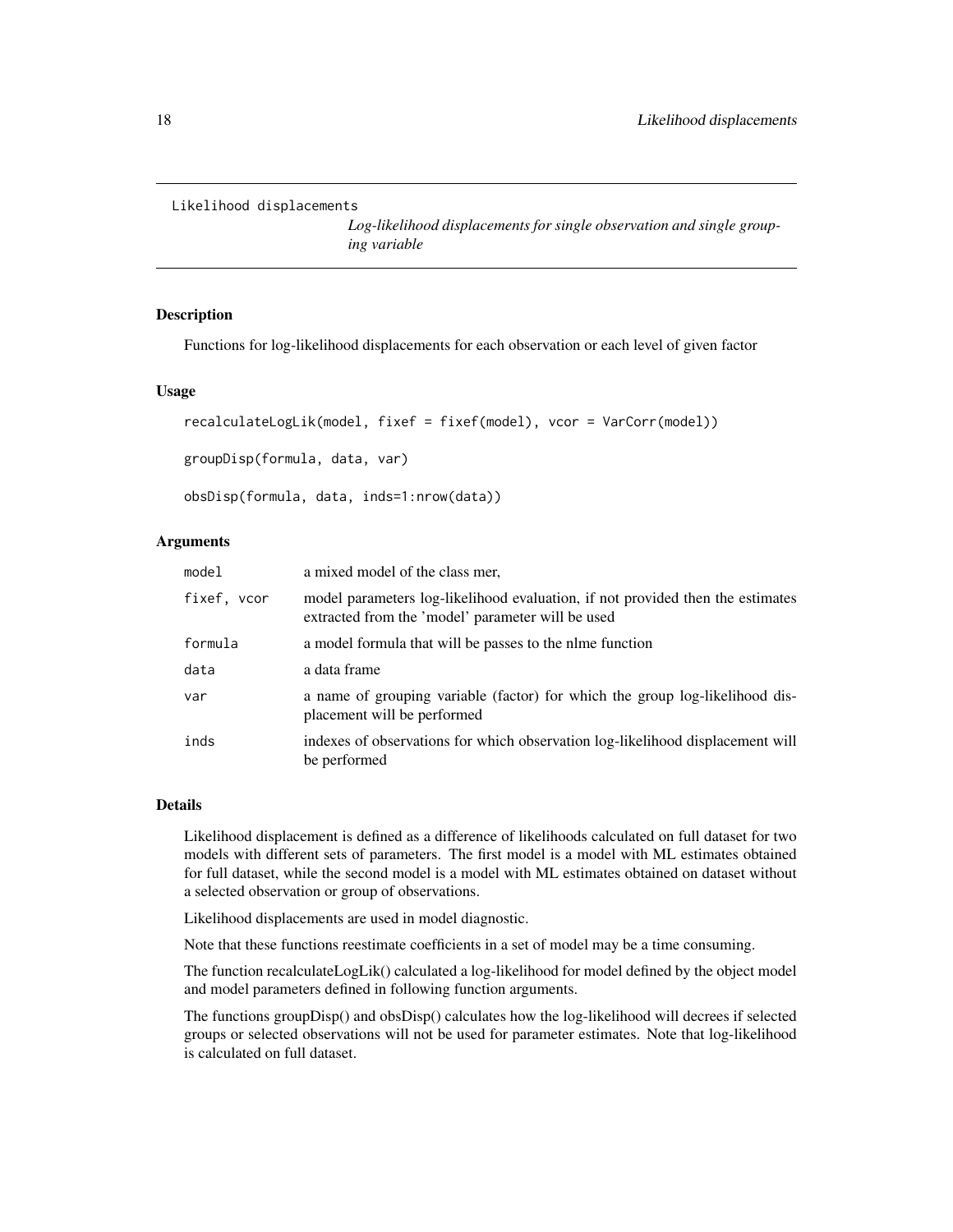<span id="page-18-0"></span>milk 19

#### Author(s)

Przemyslaw Biecek

#### Examples

```
data(eunomia)
require(lme4)
set.seed(1313)
eunomias <- eunomia[sample(1:2000,100),]
groupDisp(formula = BPRS.T2~ (1|CENTRE13), data=eunomias, var="CENTRE13")
obsDisp(formula = BPRS.T2~ (1|CENTRE13), data=eunomias, inds = 1:10)
obsDisp(formula = BPRS.T2~ (1|CENTRE13), data=eunomias)
```
milk *Milk yield data*

# Description

Milk yield data for 10 unrelated cows

#### Usage

data(milk)

# Format

data.frame with 40 obs. and 2 variables

cow cow id, a factor with 10 levels

milk.amount milk amount in kgs per week

# Details

Weekly milk yield amount for 10 cows. For every cow 5 measurements are taken.

```
data(milk)
library(lattice)
# change the order of levels
milk$cow = reorder(milk$cow, milk$milk.amount, mean)
#plot it
dotplot(cow~milk.amount, data=milk)
```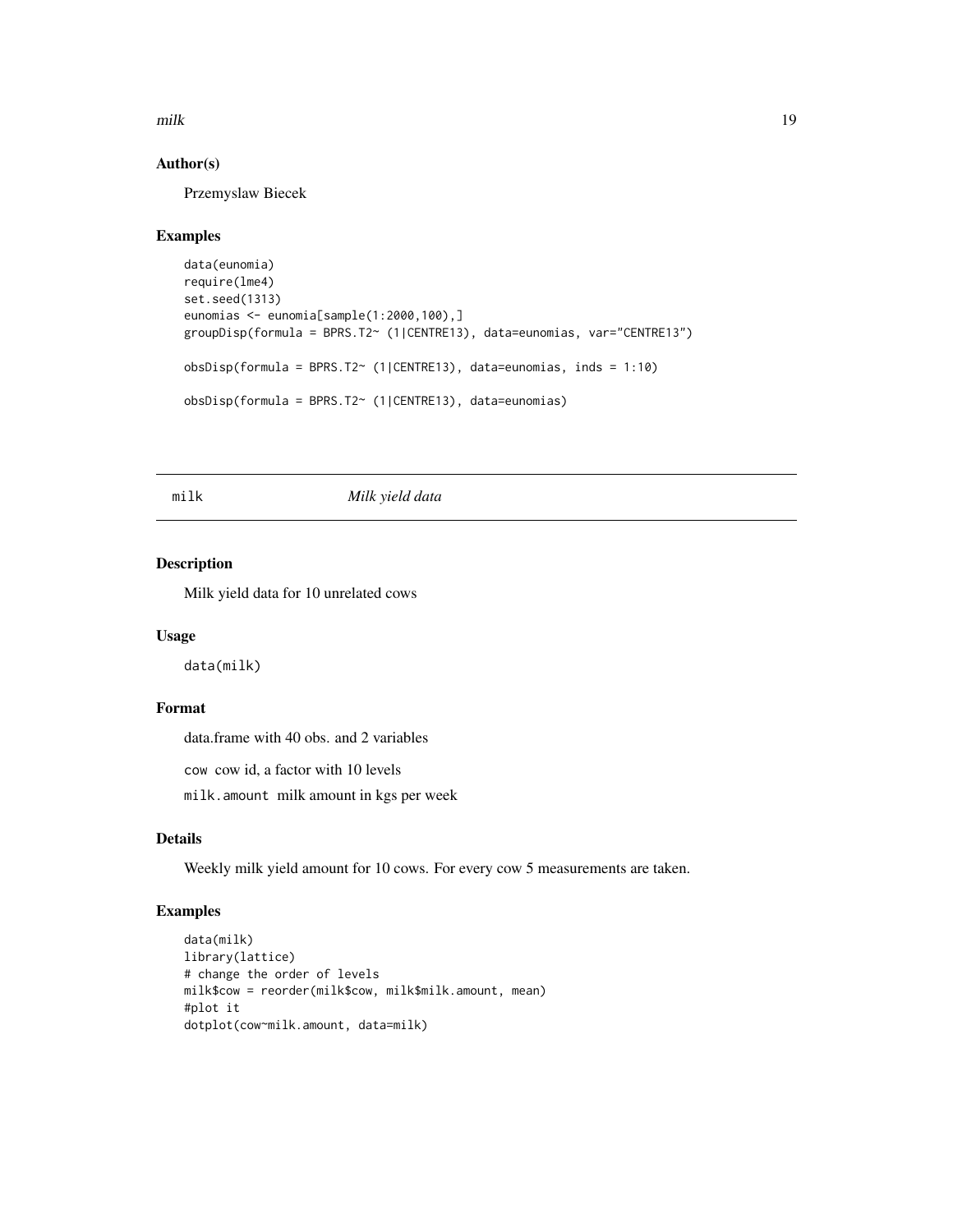<span id="page-19-0"></span>

# Description

It is known that BTN3A1 (Butyrophilin subfamily 3 member A1) has a crucial function in the secretion of lipids into milk. Doeas the SNP mutation in it change the average milk yield?

# Usage

data(milkgene)

# Format

data.frame with 1000 obs. and 5 variables

cow.id cow id, there is 465 cows in this study

btn3a1 btn3a1 genotype, a factor with two levels

lactation for some cows there are milk yileds for four lactations for other only for the first one

milk, fat milk and fat amount in kgs per lactation

# Details

Milk and fat yields for 465 cows. For every cow also the genotype of btn3a1 is measured.

#### Source

Artificial dataset generated to be consistent with Joanna Sz. study

```
data(milkgene)
library(lattice)
xyplot(milk~fat, data=milkgene)
bwplot(milk~lactation, data=milkgene)
```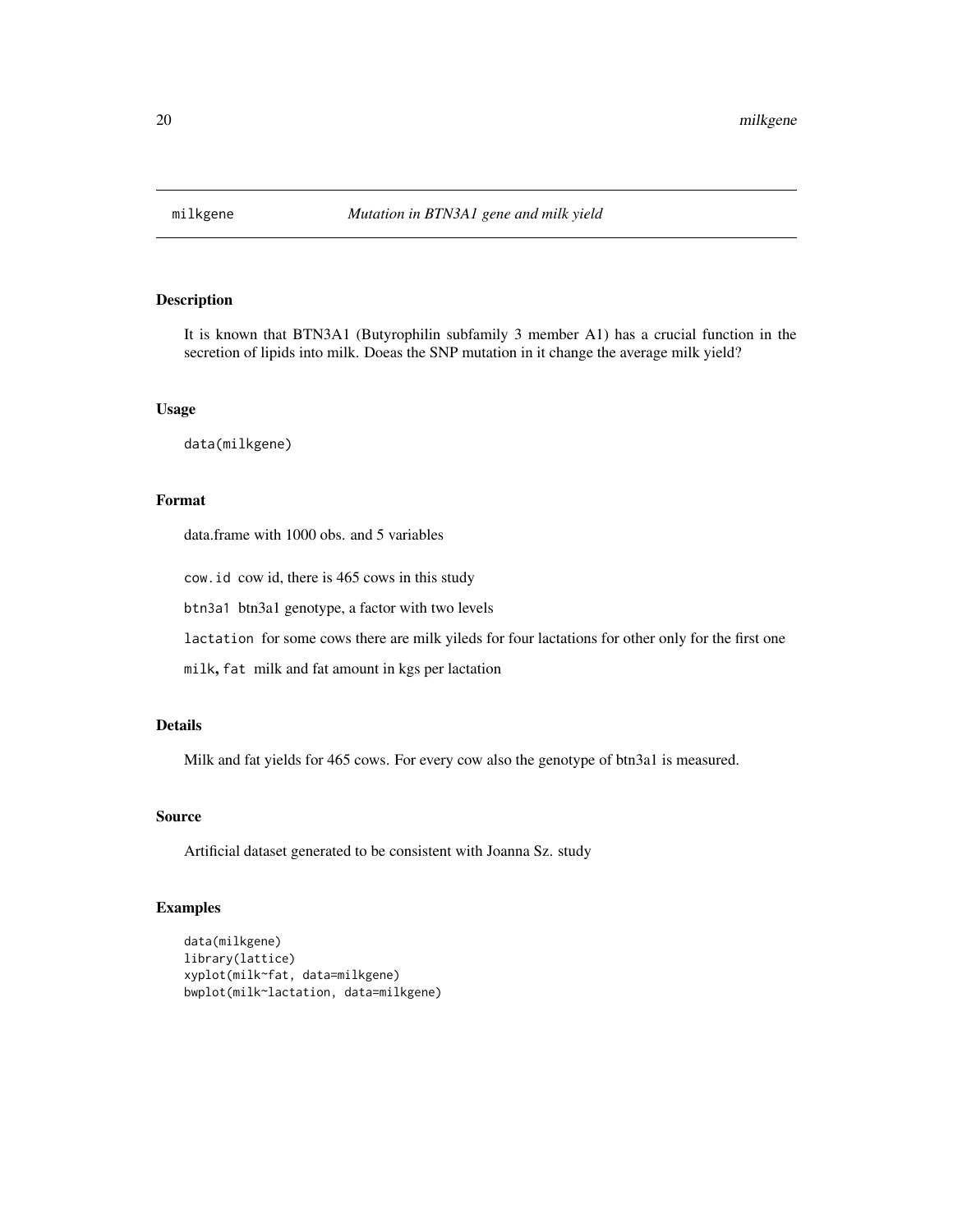<span id="page-20-0"></span>

# Description

Dataset from the book "Modele liniowe i mieszane w R, wraz z przykladami w analizie danych".

#### Usage

data(musculus)

#### Format

data.frame with 30 obs. and 10 variables

id an individual id

dadid id of father, 0 for founders

momid id of mother, 0 for founders

sex sex

sigma maximal stress

- diet diet, D1 or D2
- k1 resilience coefficient in point 1
- k2 resilience coefficient in point 2
- E1 Younga module in point 1
- E2 Younga module in point 2

#### Details

Dataset from the book "Modele liniowe i mieszane w R, wraz z przykladami w analizie danych".

Used as an example of model with mixed effects where random effects have know dependency structure, here related to the kinship coefficient.

# Examples

```
## Not run:
  require(kinship2)
  pedmus <- pedigree(musculus$id, musculus$dadid, musculus$momid, musculus$sex)
  plot(pedmus, affected=musculus$diet)
```

```
fam <- makefamid(musculus$id, musculus$dadid, musculus$momid)
kmatrix <- makekinship(fam, musculus$id, musculus$dadid, musculus$momid)
kmatrix[1:5,1:15]
```
## End(Not run)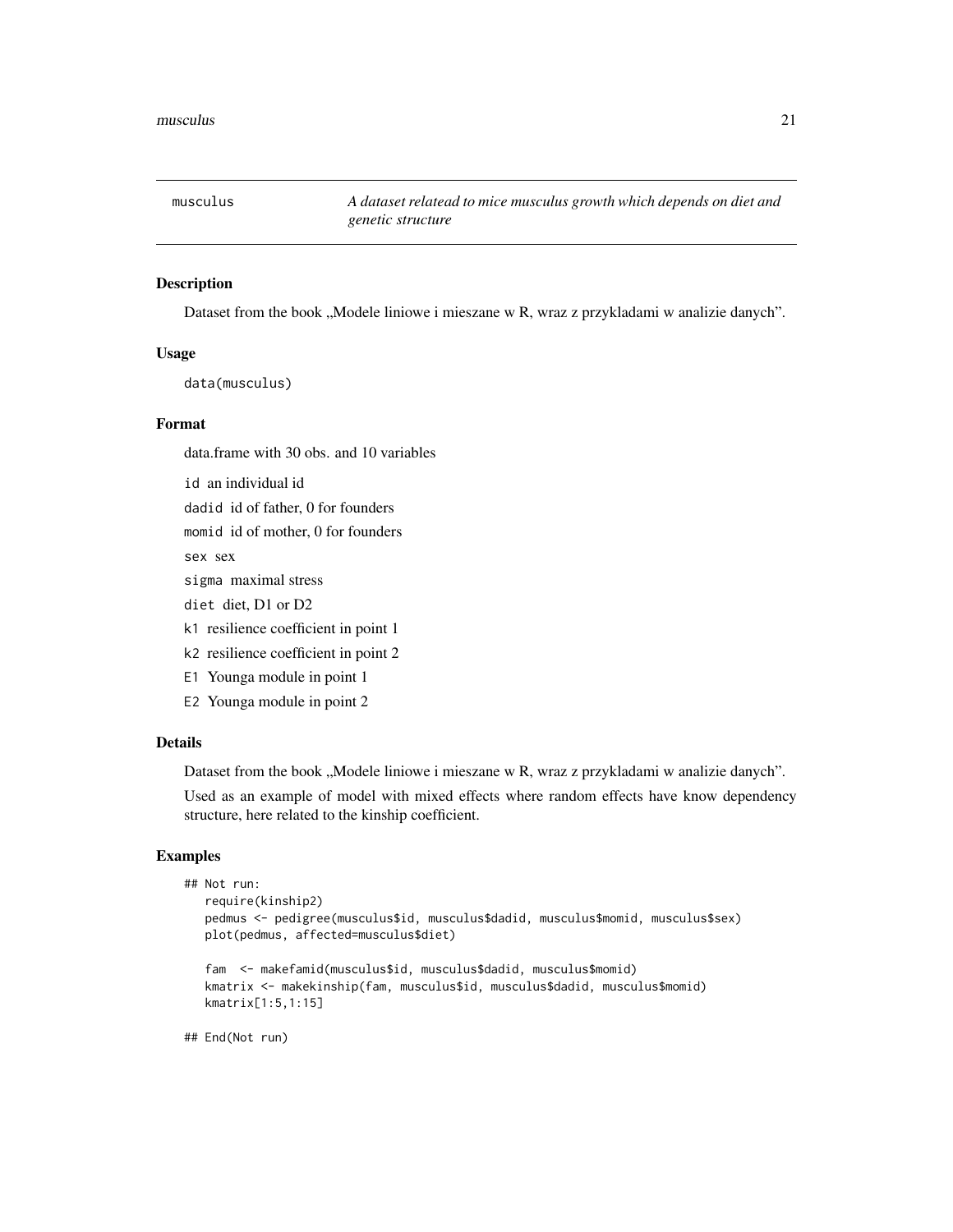<span id="page-21-0"></span>Plot results from post hoc testing

*A function for visual representation of pairwise testing (both for pairwise.t.test and pairwise.wilcox.test)*

# Description

Plot sets of groups in which means of medians are not significantly different.

On the veritical axis the means are marked. Then in a greedy fashion means that are not significantly different are linked by a line.

# Usage

```
plotPairwiseTests(p.vals, means, alpha=0.05, digits=3, mar=c(2,10,3,1), ...)
```
# Arguments

| p.vals   | A slot \$p. value from the object returned by pairwise.*.test function                                                  |
|----------|-------------------------------------------------------------------------------------------------------------------------|
| means    | A vector of means or medians corresponding to p vals object (the order of groups<br>should be the same in both objects) |
| alpha    | A threshold for p. value                                                                                                |
| digits   | Number of significant digits to be ploted with means.                                                                   |
| mar      | Figure margins, left margin should be large enought to handle names of groups                                           |
| $\cdots$ | These arguments are passed to the plot function.                                                                        |

# Author(s)

Przemyslaw Biecek

```
data(iris)
tmp1 <- pairwise.wilcox.test(iris$Sepal.Width, iris$Species)
tmp2 <- tapply(iris$Sepal.Width, iris$Species, median, na.rm=TRUE)
plotPairwiseTests(tmp1$p.value, tmp2, alpha=0.001)
```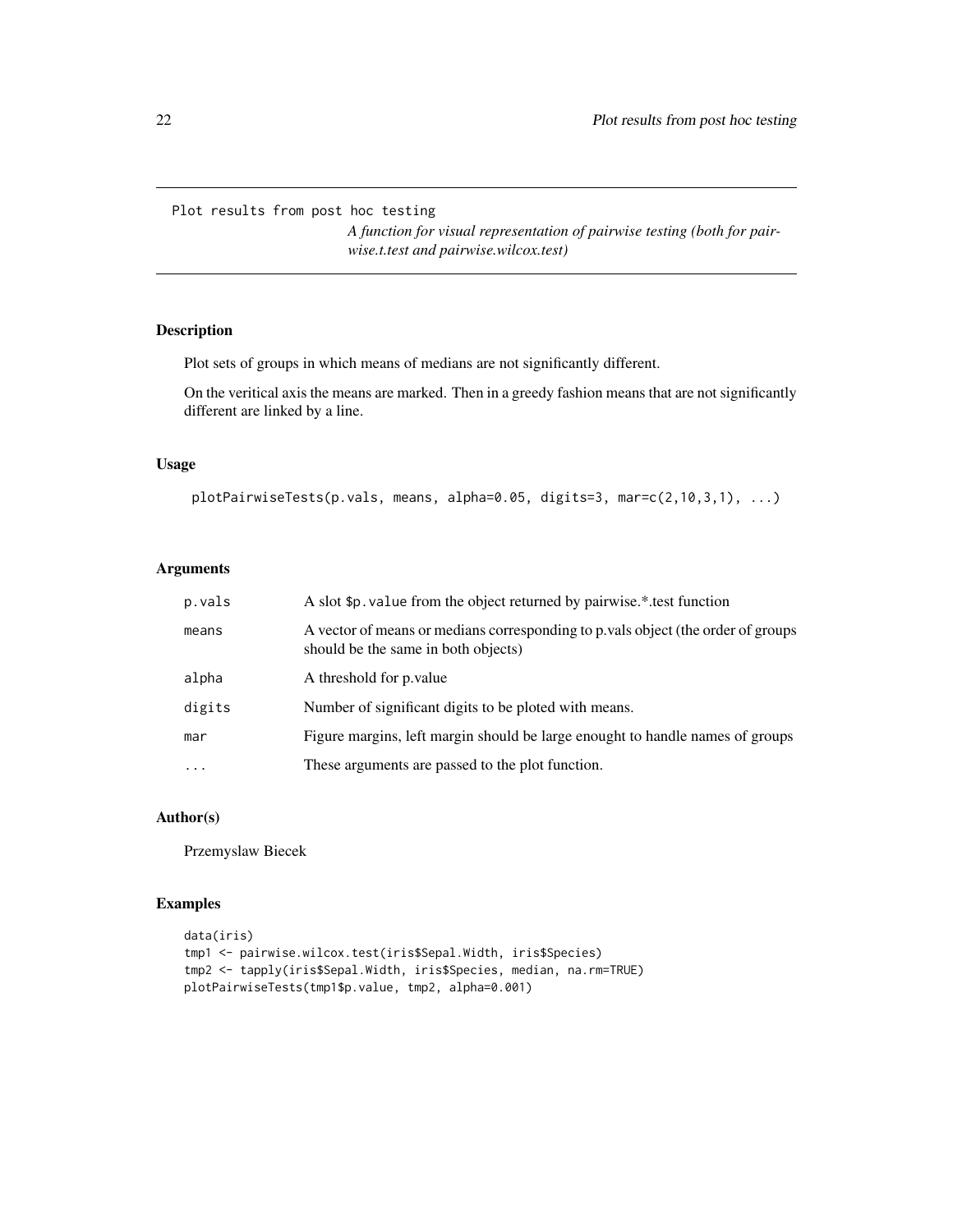<span id="page-22-0"></span>

#### Description

Dataset with genotypes and phenotypes for 98 patients with schizophrenia disorder.

#### Usage

data(schizophrenia)

# Format

data.frame with 98 obs. and 9 variables

NfkB, CD28, IFN Genotypes for SNP mutations in selected three genes

Dikeos.manic, Dikeos.reality.distortion, Dikeos.depression, Dikeos.disorganization, Dikeos.negative Dikeos scores for schizophrenia measured in five domains

Dikeos.sum Sum of Dikeos scores

#### Details

Alleles for two SNPs in genes: Nuclear Factor-Kappa Beta (NfkB) and Cluster of Differentiation 28 (CD28) were examined as well as mental health described by five scales (see Dikeos 2008 for more details).

#### Source

Artificial dataset generated to be consistent with Dorota F. study

```
data(schizophrenia)
attach(schizophrenia)
interaction.plot(CD28, NfkB, Dikeos.sum)
interaction.plot(NfkB, CD28, Dikeos.sum)
model.tables(aov(Dikeos.sum~NfkB*CD28))
```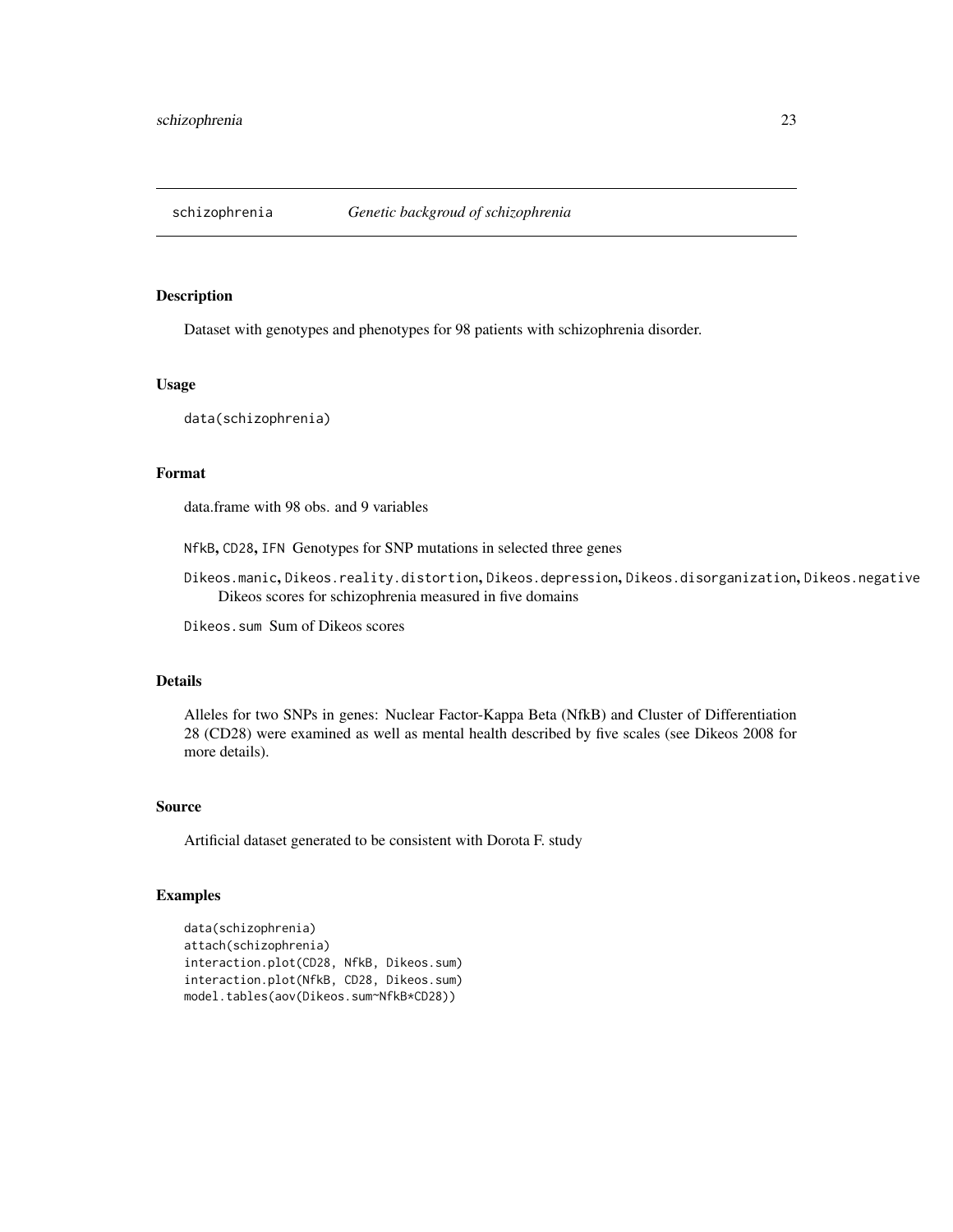<span id="page-23-0"></span>score.cardiovascular *SCORE for Cardiovascular Risk*

#### Description

Calculation of risk SCORE for use in the clinical management of cardiovascular risk in European.

# Usage

```
calculateScoreEur(age, cholesterol, SBP, currentSmoker,
  gender = "Men", risk = "Low risk")
```
# Arguments

| age           | age in years                                                        |
|---------------|---------------------------------------------------------------------|
| cholesterol   | in mmol/L                                                           |
| SBP           | Systolic blood pressure in mmHg                                     |
| currentSmoker | the current smoker status, 1 for current smokers, 0 for non smokers |
| gender        | "Men" or "Women"                                                    |
| risk          | is it "Low risk" or "High risk" group                               |

# Details

Calculation of SCORE based on the paper

"Estimation of ten-year risk of fatal cardiovascular disease in Europe: the SCORE project" R.M. Conroy et. al. Eur Heart J (2003) 24 (11): 987-1003. doi: 10.1016/S0195-668X(03)00114-3

# Author(s)

Przemyslaw Biecek

SejmSenat *SejmSenat*

# Description

Changes in word usage in consecutive Sejm and Senate cadencies

#### Usage

data(SejmSenat)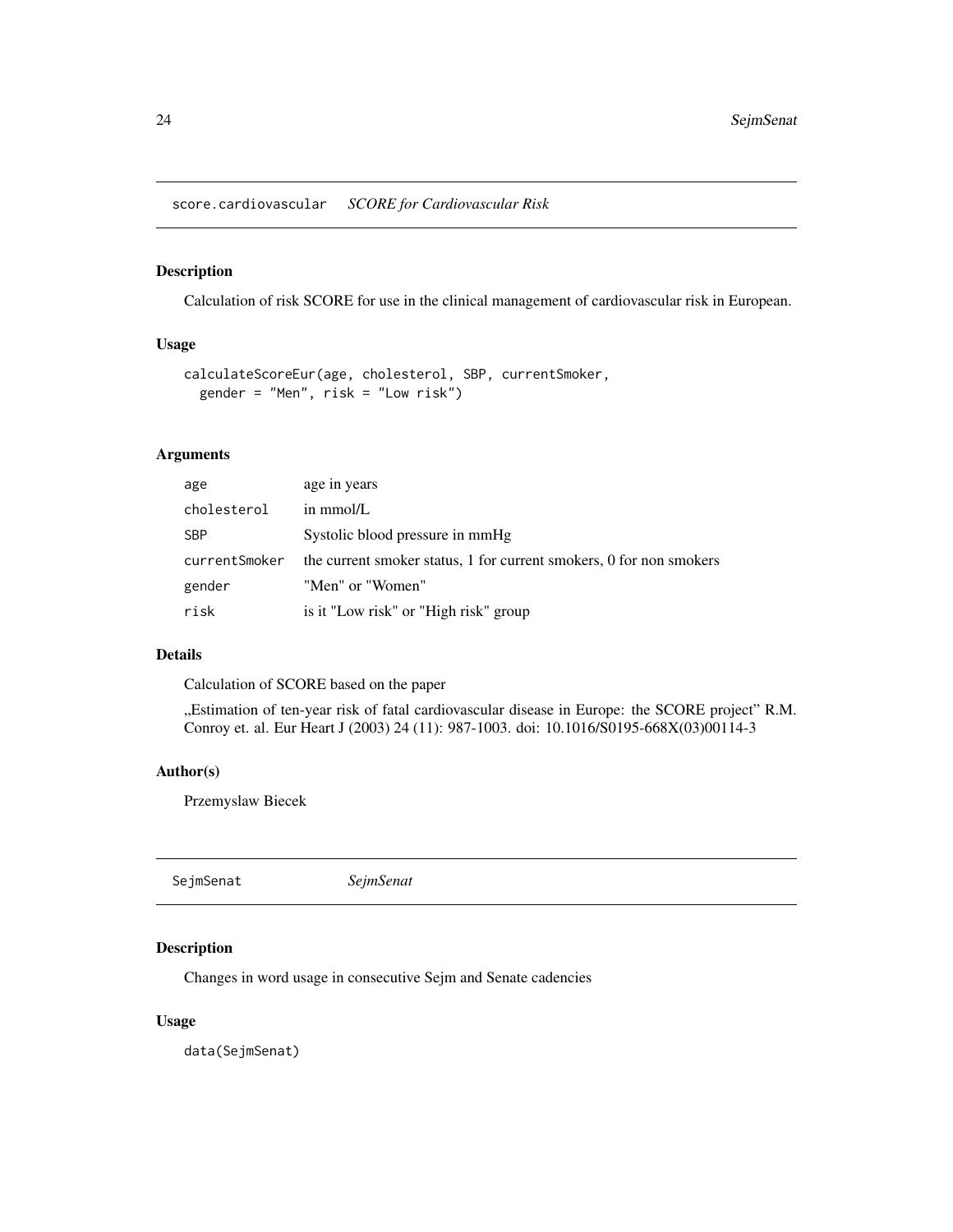#### <span id="page-24-0"></span>vaccination 25

# Format

contingency matrix with 973 27 rows and 8 columns

Sejm.I, Sejm.II, Sejm.III, Sejm.IV, summary of records from four Sejm cadencies

Senat.II, Senat.III, Senat.IV, Senat.V, summary of records from four Senate cadencies

adj, adja, adjp, adv, aglt, bedzie,conj, depr, fin, ger, ign, imps, impt, inf, interp,num, pact, pant, pcon, ppas, pra word modes

# Details

Word usage statistics generated from Sejm and Senat records

#### Source

The IPI PAN Corpus webpage http://korpus.pl/

# Examples

```
data(SejmSenat)
library(ca)
# can you see some patterns?
plot(ca(SejmSenat[-15,]), mass =c(TRUE,TRUE), arrows =c(FALSE,TRUE))
```
vaccination *Effective dose study*

# Description

What is the minimal dose that is effective?

#### Usage

data(vaccination)

#### Format

data.frame with 100 obs. and 2 variables

response a reaction effect

dose a dose that was applied

## Details

Responses for different doses of treatment.

#### Source

Artificial dataset generated to be consistent with Karolina P. study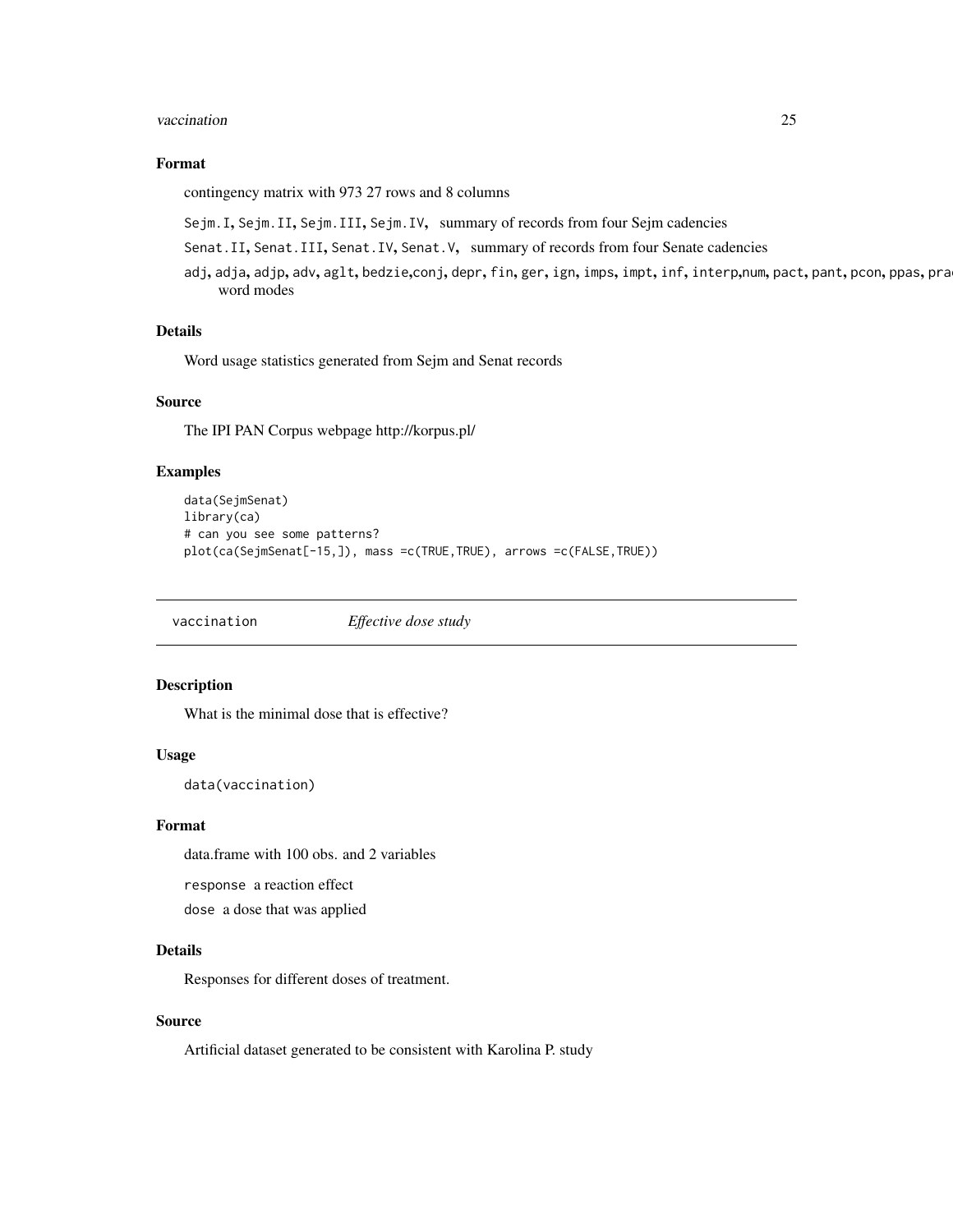# Examples

```
data(vaccination)
library(lattice)
bwplot(response~dose, data=vaccination)
```
YXZ *Artificial dataset which shows the differences between tests type I and III (sequential vs. marginal)*

# Description

Artificial dataset, shows inconsistency for test type I and III

# Usage

data(YXZ)

# Format

data.frame with 100 obs. and 3 variables

X, Z explanatory variables

Y response variable

#### Details

See the example, results for staistical tests are inconsistet due to correlation between X and Z variables

# Source

Artificial dataset, generated by PBI

```
attach(YXZ)
summary(lm(Y~X+Z))
anova(lm(Y~Z+X))
anova(lm(Y~X))
anova(lm(Y~Z))
```
<span id="page-25-0"></span>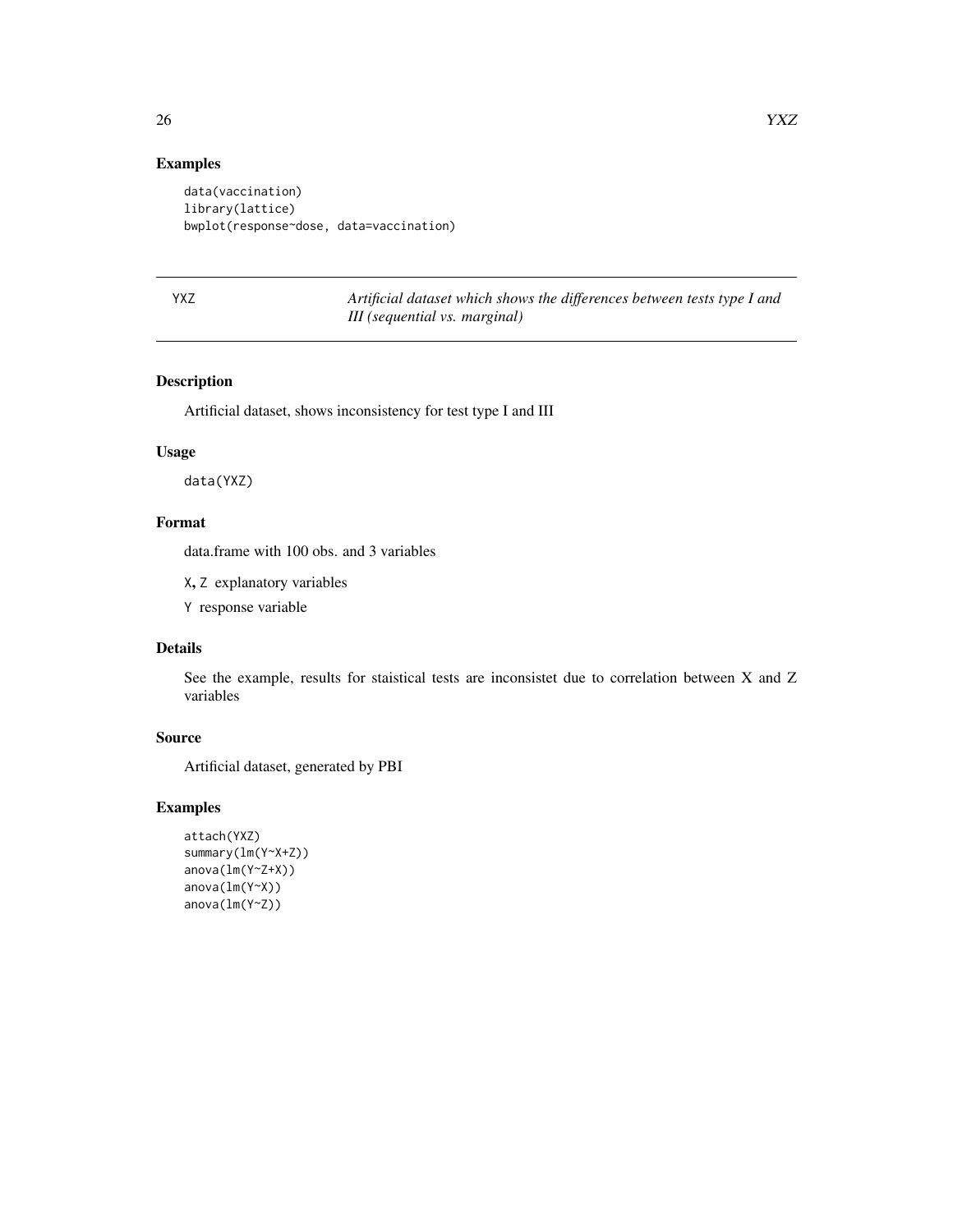# <span id="page-26-0"></span>Index

∗Topic AML  $AML, 3$  $AML, 3$ ∗Topic Drosophila Drosophila, [8](#page-7-0) ∗Topic SejmSenat SejmSenat , [24](#page-23-0) ∗Topic YXZ YXZ , [26](#page-25-0) ∗Topic apartments apartments , [4](#page-3-0) ∗Topic boxplotpp boxplotpp , [5](#page-4-0) ∗Topic corn corn , [6](#page-5-0) ∗Topic dementia dementia, [7](#page-6-0) ∗Topic ecap ecap , [9](#page-8-0) ∗Topic eden eden , [10](#page-9-0) ∗Topic elastase elastase , [11](#page-10-0) ∗Topic endometriosis endometriosis , [12](#page-11-0) ∗Topic eunomia eunomia , [12](#page-11-0) ∗Topic flu flu , [13](#page-12-0) ∗Topic genomes genomes , [14](#page-13-0) ∗Topic heights heights, [15](#page-14-0) ∗Topic histpp histpp, [16](#page-15-0) ∗Topic kidney kidney , [17](#page-16-0) ∗Topic milk milk , [19](#page-18-0) milkgene, [20](#page-19-0)

∗Topic musculus musculus , [21](#page-20-0) ∗Topic schizophrenia schizophrenia , [23](#page-22-0) ∗Topic score.cardiovascular score.cardiovascular, [24](#page-23-0) ∗Topic vaccination vaccination, [25](#page-24-0) AML, [3](#page-2-0) apartments , [4](#page-3-0) boxplotInTime *(*boxplotpp *)* , [5](#page-4-0) boxplotpp, [5](#page-4-0) calculateScoreEur *(*score.cardiovascular *)* , [24](#page-23-0) corn , [6](#page-5-0) dementia , [7](#page-6-0) Drosophila, <mark>[8](#page-7-0)</mark> ecap , [9](#page-8-0) eden , [10](#page-9-0) elastase , [11](#page-10-0) endometriosis , [12](#page-11-0) eunomia , [12](#page-11-0) flu , [13](#page-12-0) genomes , [14](#page-13-0) groupDisp *(*Likelihood displacements *)* , [18](#page-17-0) heights, [15](#page-14-0) histpp, [16](#page-15-0) kidney , [17](#page-16-0) Likelihood displacements, [18](#page-17-0) milk , [19](#page-18-0) milkgene, $20\,$  $20\,$